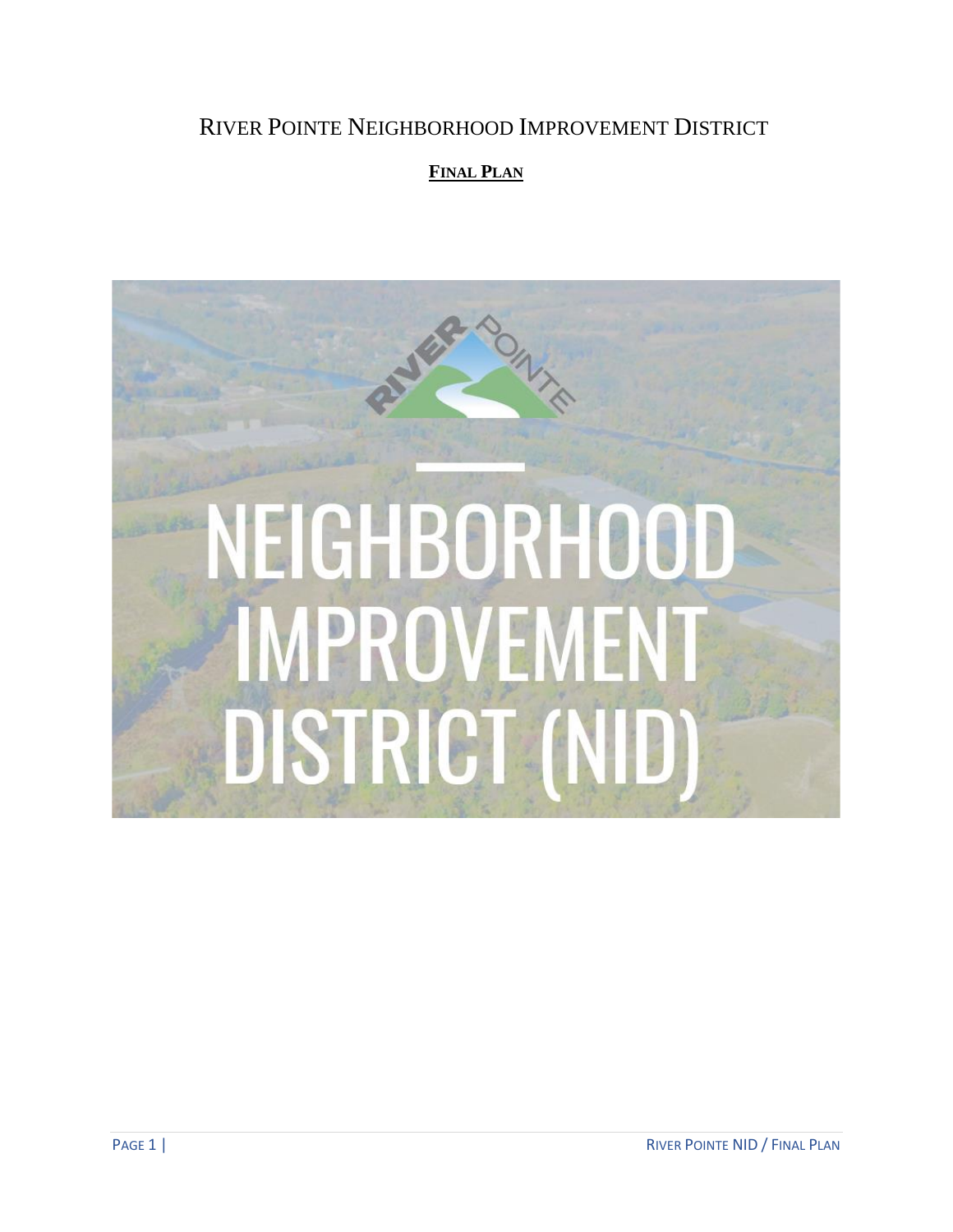# RIVER POINTE NEIGHBORHOOD IMPROVEMENT DISTRICT

# **FINAL PLAN** TABLE OF CONTENTS

| $\mathbf{I}$ . | <b>INTRODUCTION</b>                                          |         | PAGE 3        |
|----------------|--------------------------------------------------------------|---------|---------------|
| П.             | <b>BACKGROUND ON THE NID PROGRAM</b>                         |         | PAGES $4 - 5$ |
| III.           | FORMAL NAME OF THE NID                                       |         | PAGE 5        |
| IV.            | MAP OF NEIGHBORHOOD IMPROVEMENT DISTRICT                     |         | PAGE 6        |
| V.             | <b>STATEMENT OF NEED</b>                                     |         | PAGES $7-8$   |
| VI.            | <b>DESCRIPTION OF SERVICE AREA</b>                           |         | PAGE $8-9$    |
| VII.           | SERVICES / CAPITAL EXPENDITURES / INFRASTRUCTURE MAINTENANCE |         | PAGE 10 - 12  |
| VIII.          | REVENUE SOURCES & METHOD OF ASSESSMENTS                      |         | PAGE 13 - 14  |
| IX.            | NEIGHBORHOOD IMPROVEMENT DISTRICT MANAGEMENT ASSOCIATION     |         | PAGE 15       |
| X.             | <b>TOWNSHIP COOPERATION AGREEMENT</b>                        |         | PAGE 15 - 16  |
| XI.            | <b>TIMELINE</b>                                              |         | PAGE 16       |
| XII.           | <b>SUNSET PROVISION</b>                                      |         | PAGE 17       |
| XIII.          | <b>PROPERTY OWNER OBJECTION PROCESS</b>                      |         | PAGE 17       |
|                | XIV. LIMITATIONS ON RP-NID                                   | PAGE 17 |               |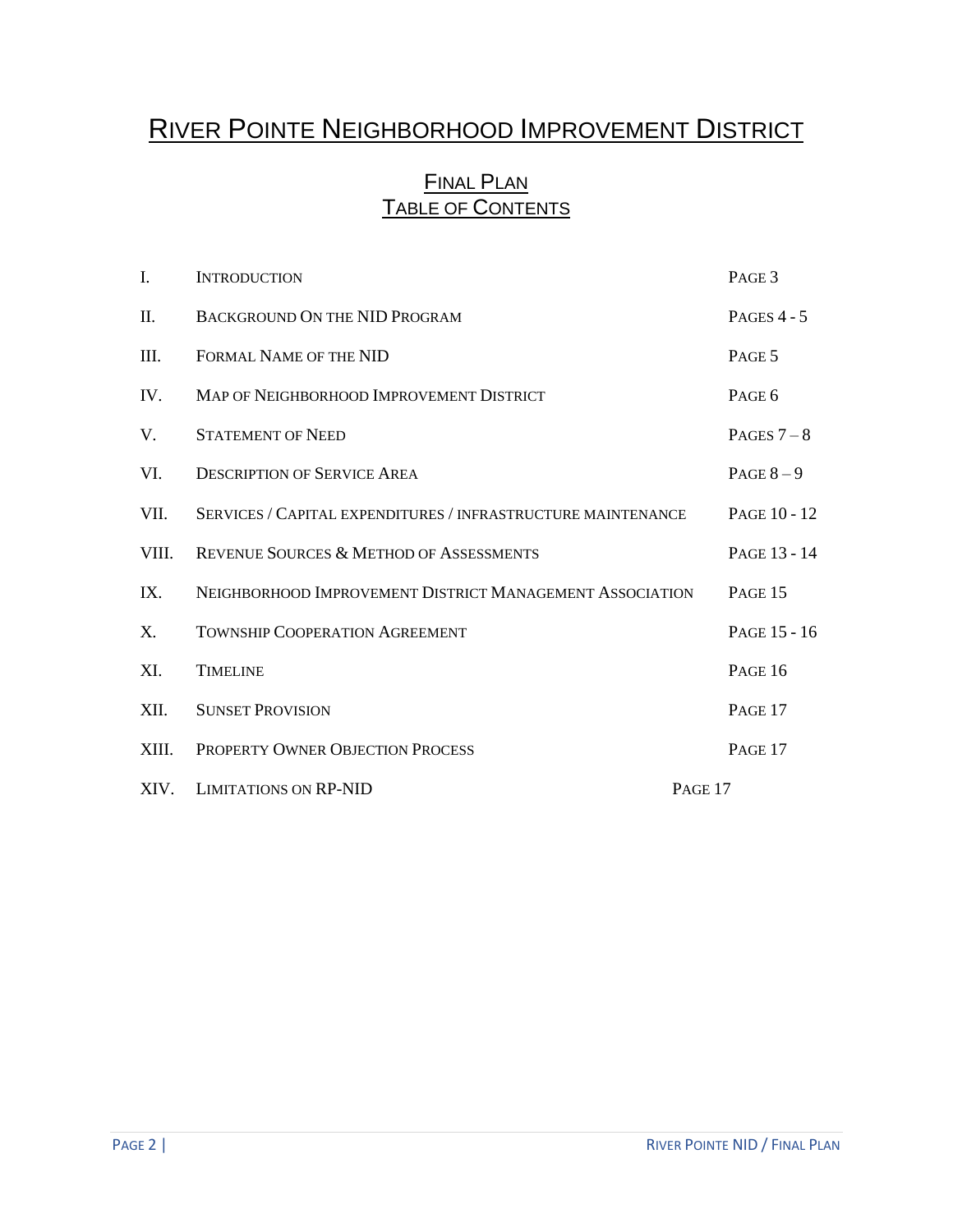#### I – INTRODUCTION

This document provides the details for the creation of the River Pointe Neighborhood Improvement District ("**RP-NID**") in Upper Mount Bethel Township (the "**Township**"). This plan has been prepared in accordance with the requirements of Section 5.c of the Act 130 of 2000, P.L. 949, No. 130, the *Neighborhood Improvement District Act* (the "**Act**")*.* 

It is the primary purpose of the RP-NID to create a method and structure for the RP-NID to have a dedicated funding source to provide services, capital investments related to such services and infrastructure investments, which are all necessary for the development and ongoing operation of the properties within the RP-NID.

It is important to note, as this plan will detail, that the funding for the creation and operation of the RP-NID as well as the investments to be made by the RP-NID will be funded by special assessments ONLY applicable to the properties within the RP-NID developed for forprofit uses. Taxpayers in the Township that own property outside of the RP-NID will NOT be subject to the special assessments to fund the RP-NID.

The services, capital investments and infrastructure investments within and surrounding the RP-NID are all necessary to create an environment in which the proposed development within the RP-NID will flourish and provide quality jobs for the community and increase the tax base for the Township. In addition to these direct benefits to the entire Township, the Township will have enhanced health and safety resources and infrastructure improvements that will benefit the entire community as well.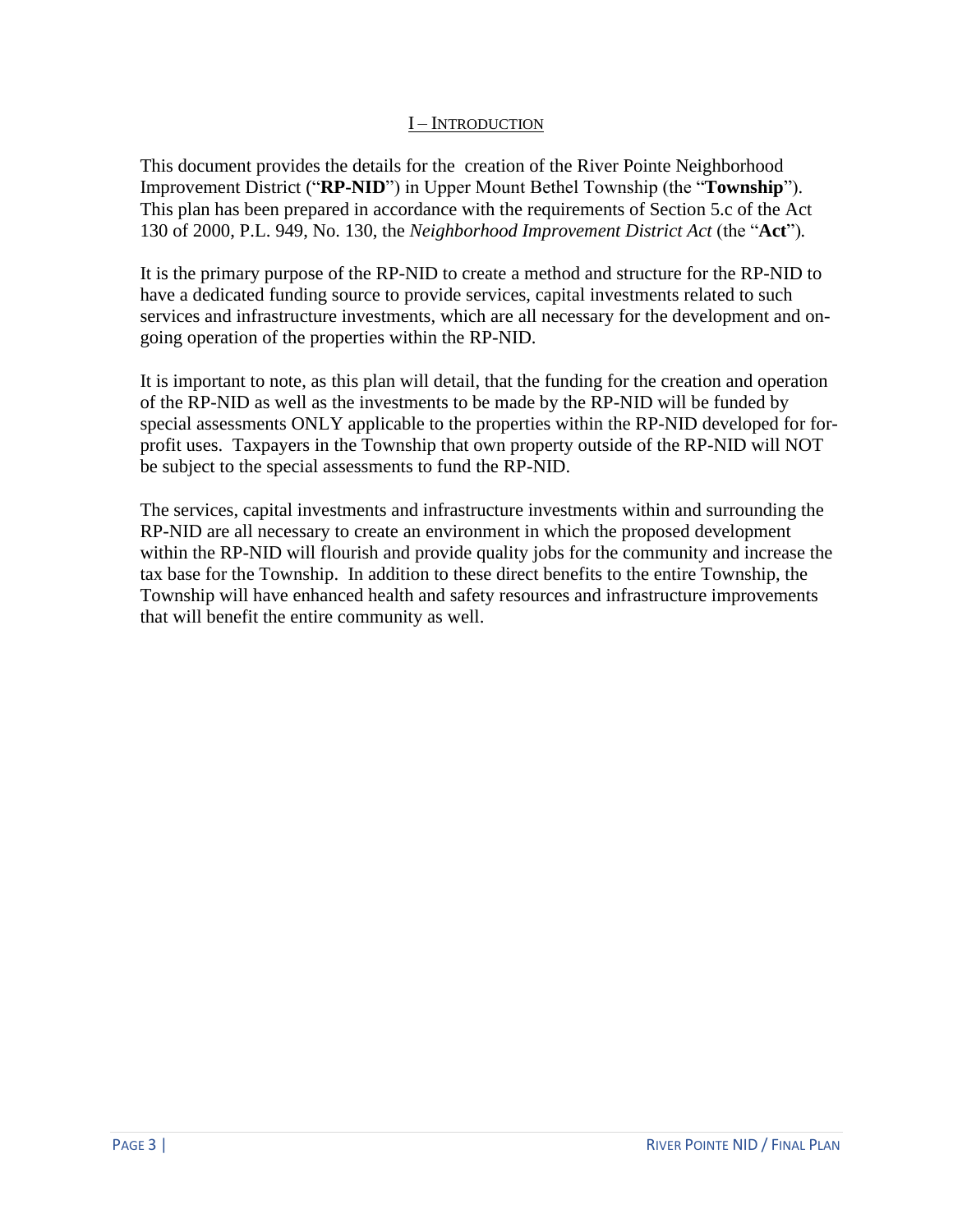## II – BACKGROUND

The Neighborhood Improvement District Act found at 2000 Pa. ALS 130, 2000 Pa. Laws 130, 1999 Pa. HB 1142, 2000 Pa. ALS 130, 2000 Pa. Laws 130, 1999 Pa. HB 1142, et seq. (the "**Act**") enables property owners in conjunction with the local government to create a special district commonly referred to as a Neighborhood Improvement District (the "**NID**") to provide additional funding to provide services, investments, and improvements to benefit the owners, tenants, employees and visitors within the NID.

The Act recognizes that the existing tax base in a community may not be sufficient to provide adequate municipal services in a specific area, and that the Township "should be given the broadest possible discretion in establishing, by local ordinance, the type of assessment-based programs "most consistent with neighborhood needs, goals and objectives as determined and expressed by property owners in the designated district" consistent with the needs to promote economic growth, increase employment, and improve the overall business climate of the district to be created. *See Section 2.(4) of the Act.*

The Act is flexible and permits a NID to be created in commercial districts, residential neighborhoods, industrial districts, and/or mixed-use districts. Below is an outline of the key features of the creation and operation of a NID:

- Starting the Process: Property owners within a defined area can petition the Township to authorize the creation of a NID;
- Defining the District: The NID must have a specific defined boundary that identifies all of the properties (tax parcels) that would be included in the NID;
- Property Owner Objections: Once a petition requesting the creation of a NID along with a Preliminary Plan for the NID has been filed with the Township, owners of properties within the boundary of the NID can object to the creation of the NID. If 40% of the property owners **WITHIN** the NID object to the creation of the NID – the petition will not proceed.
- Plan Approval: The group petitioning for the creation of the NID must provide a detailed plan to the Township for the Township's approval pursuant to a Township Ordinance. The detailed plan must provide: (i) the name of the NID; (ii) map of the NID identifying the boundaries of the NID; (iii) the needs for the creation of the NID; (iv) the method of assessing a special fee or fees for properties within the NID; (v) the method of managing the NID – via a non-profit management association; (vi) the initial proposed budgets for the NID; and (vii) requirement for the contractual agreement between the NID and the Township for the collection of the NID fees and the services to be paid for by the NID that will be provided by the Township and its affiliated service providers. The Township shall conduct at least one public hearing once the proposed NID Preliminary Plan is submitted to the Township. In the event the Preliminary Plan is revised, the Township shall conduct a second public hearing, which shall be conducted no less than fifteen days after the initial hearing.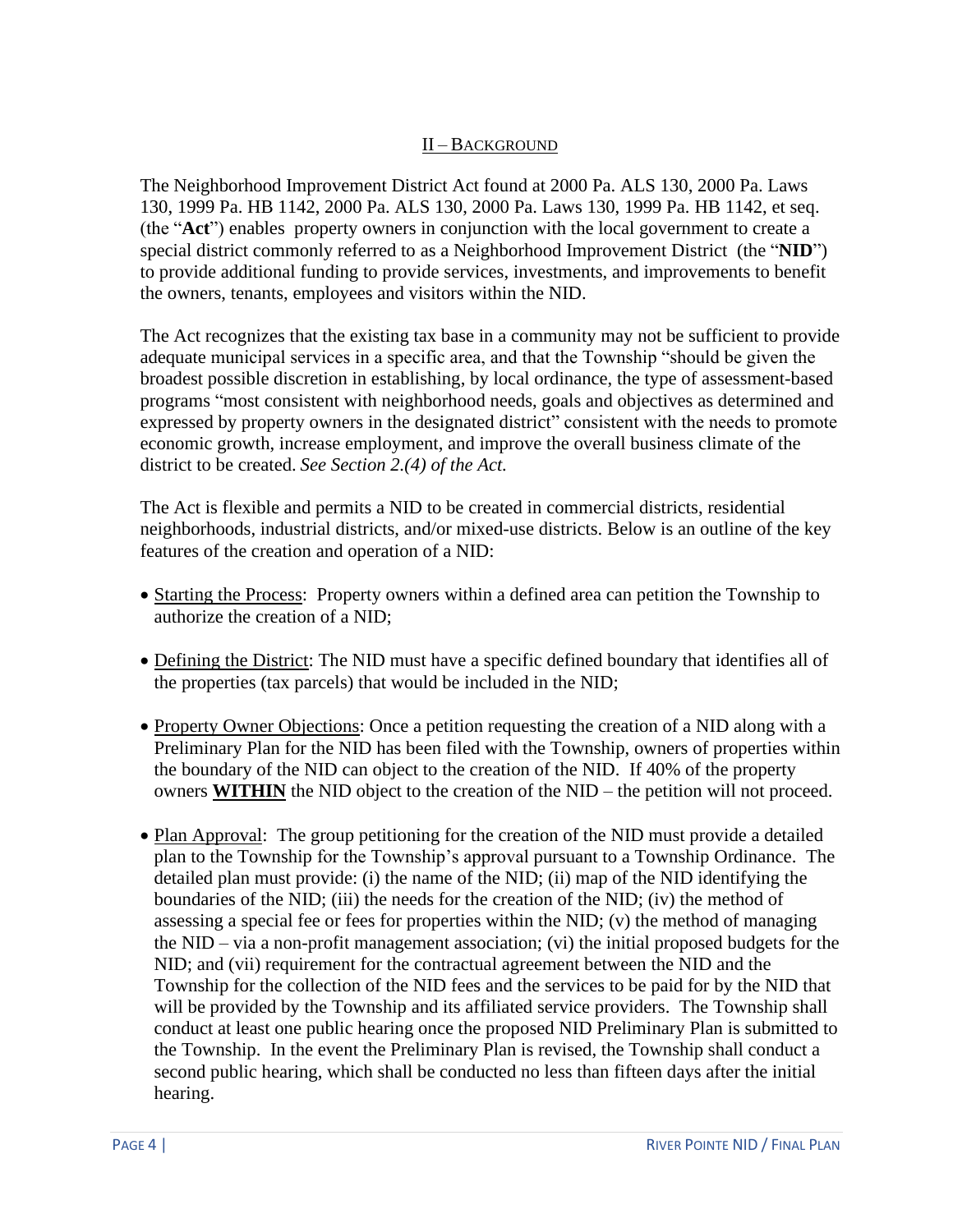- Management Structure: The NID will be managed by a new non-profit entity that will have a board comprised of representatives of the property owners in the NID, a representative of the Township Park Property (defined below) and a representative of the Township ("**RP-NIDMA**"). For purposes of clarity, the RP-NIDMA board of directors shall always include, one representative of the Township and one representative for the Township Park Property (as defined herein).
- Initial Term / Sunset Provision: The NID should have an expected initial term for its existence with a proposed sunset provision, which may be a date certain or a conditional sunset date. The existence of the NID may also be extended with the consent of the property owners within the NID and approval of the Township.
- Assessment of Fees: Should Township Supervisors vote in favor of this plan, the assessment fees detailed in this document become a legally binding obligation on the property owners of the NID. All deeds for transfers of any property within the NID shall reference the existence of the NID and that the property will remain subject to the obligations to pay the special assessments to the NID. Failure to pay these annual special assessments could result in a lien being placed upon the particular parcel for the amount of the assessment fee then due and owing plus filing fees, legal fees, fine and penalties.

## III – NAME OF THE NEIGHBORHOOD IMPROVEMENT DISTRICT

The name of the Neighborhood Improvement District to be created in Upper Mount Bethel Township shall be: "**River Pointe Neighborhood Improvement District**", which shall be referred to hereafter as the "**RP-NID**".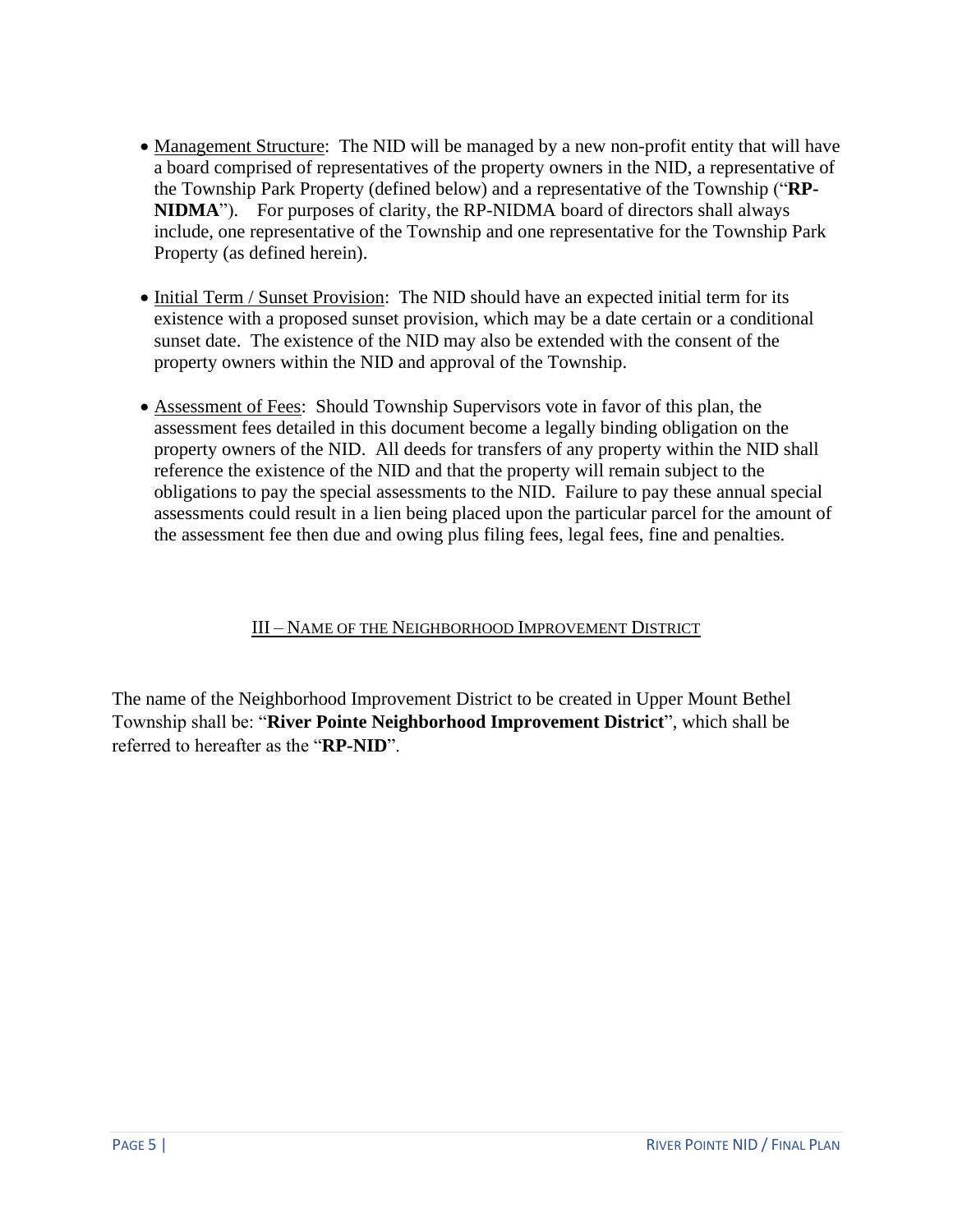#### IV – MAP OF THE RP-NID



The tax parcels that are included in the RP-NID are set forth on Exhibit A-1, attached hereto and made a part hereof. Those properties numbered 1 through 26 above are hereby referred to as the "**River Pointe Properties**". It is anticipated that the tax parcel identification numbers and lot lines may be adjusted by Northampton County as part of the development process for the River Pointe Properties. The NIDMA will provide the Township with any updates related to changes to the tax parcel identification numbers and/or lot lines. That property designated as number 27 above is hereby referred to as the "**Township Park Property**".

#### **Also attached hereto as Exhibit A-2 is a map that shows the proposed RP-NID utilizing street boundaries in accordance with Section 5(c)(1) of the Act, provided, however only those tax parcels set forth in Exhibit A-1 are included in the initial RP-NID.**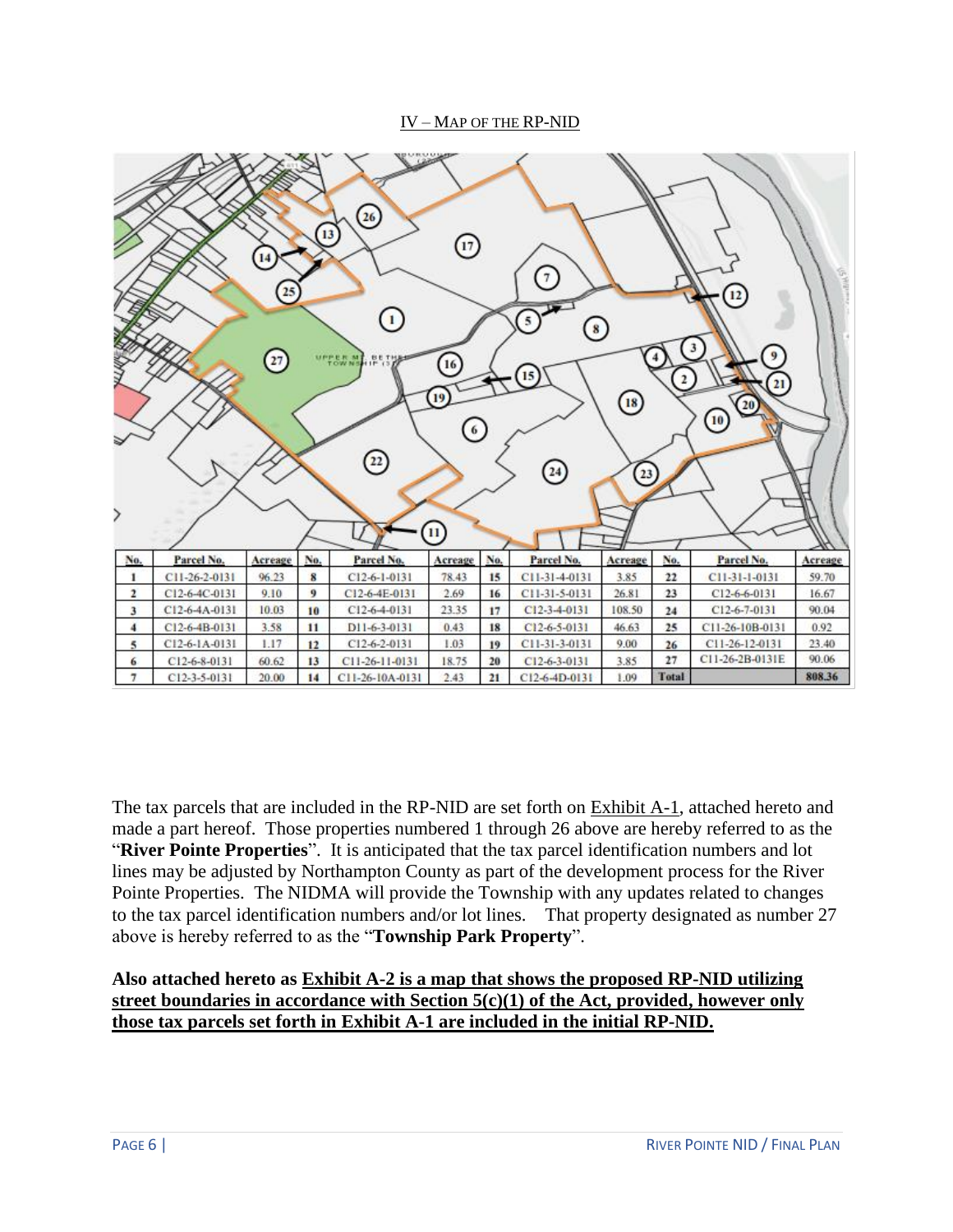#### V - STATEMENT OF NEED

The proposed development of the River Pointe Properties, which is proposed to be a commercial development that will primarily include manufacturing, processing and related product storage facilities, will require enhanced health and safety services, capital expenditures for enhanced health and safety equipment and infrastructure improvements and maintenance that are beyond what the Township is currently able to provide. The Township Park Property is adjacent to the River Pointe Properties and is being included in the RP-NID to provide a mechanism for financial support for future municipal improvements as well as ongoing maintenance, new improvements made hereunder, and additional cultural and recreational programs and to address the shared infrastructure and open space to be dedicated to the Township that will be developed within the RP-NID. In addition to these specific needs, the property owners within the RP-NID believe that the RP-NID will have an obligation to support community programs and therefore proposes to also include a philanthropic component to the RP-NID. Lastly, the property owners within the RP-NID also believe that it is important for the employees of the business to be located in the NID to have access to quality municipal resources and therefore proposes funding for Municipal Improvements (defined below) that may be located at Township properties areas outside the RP-NID. Provided below are additional details of the key needs that will be addressed by the RP-NID:

- *Need for enhanced and specialized health and safety services:* The proposed development of the River Pointe Properties within the RP-NID will contain large (300,000 to 1,000,000 square feet) manufacturing, processing and related product storage facilities. The large commercial facilities will require enhanced fire, emergency management and security services ("**EMS**"). The RP-NID must have these enhanced services to ensure a safe environment for operation of these commercial facilities. The enhanced fire / EMS / security services will require additional personnel and specialized training. The Township is not currently financially capable of providing these services and the property owners within the RP-NID believe it is not appropriate for the Township to increase taxes on the taxpayers outside of the RP-NID to provide such services. The details related to the enhanced fire / EMS / security services are provided in Section 7 below.
- *Infrastructure Improvement Maintenance*: In order to support the development of the River Pointe Properties within the RP-NID, the developer of the River Pointe Business Park will be making significant investments in the infrastructure within the RP-NID, including without limitation roadways, street lighting, stormwater system, recreational trails as well as improvements to existing roadways and bridges outside of the RP-NID (collectively the "**Infrastructure Improvements**") necessary to provide adequate and safe access to the RP-NID. The Infrastructure Improvements will require ongoing maintenance to ensure the continued marketability of the properties within the RP-NID and the safety of all the employees and guests of the business that will locate within the RP-NID. The Township is not currently financially capable of assuming the financial responsibility for the maintenance of the Infrastructure Improvements and the property owners within the RP-NID believe it is not appropriate for the Township to increase taxes on the taxpayers outside of the RP-NID to provide such maintenance services. The details related to the Infrastructure Improvements maintenance obligations are provided in Section 7 below.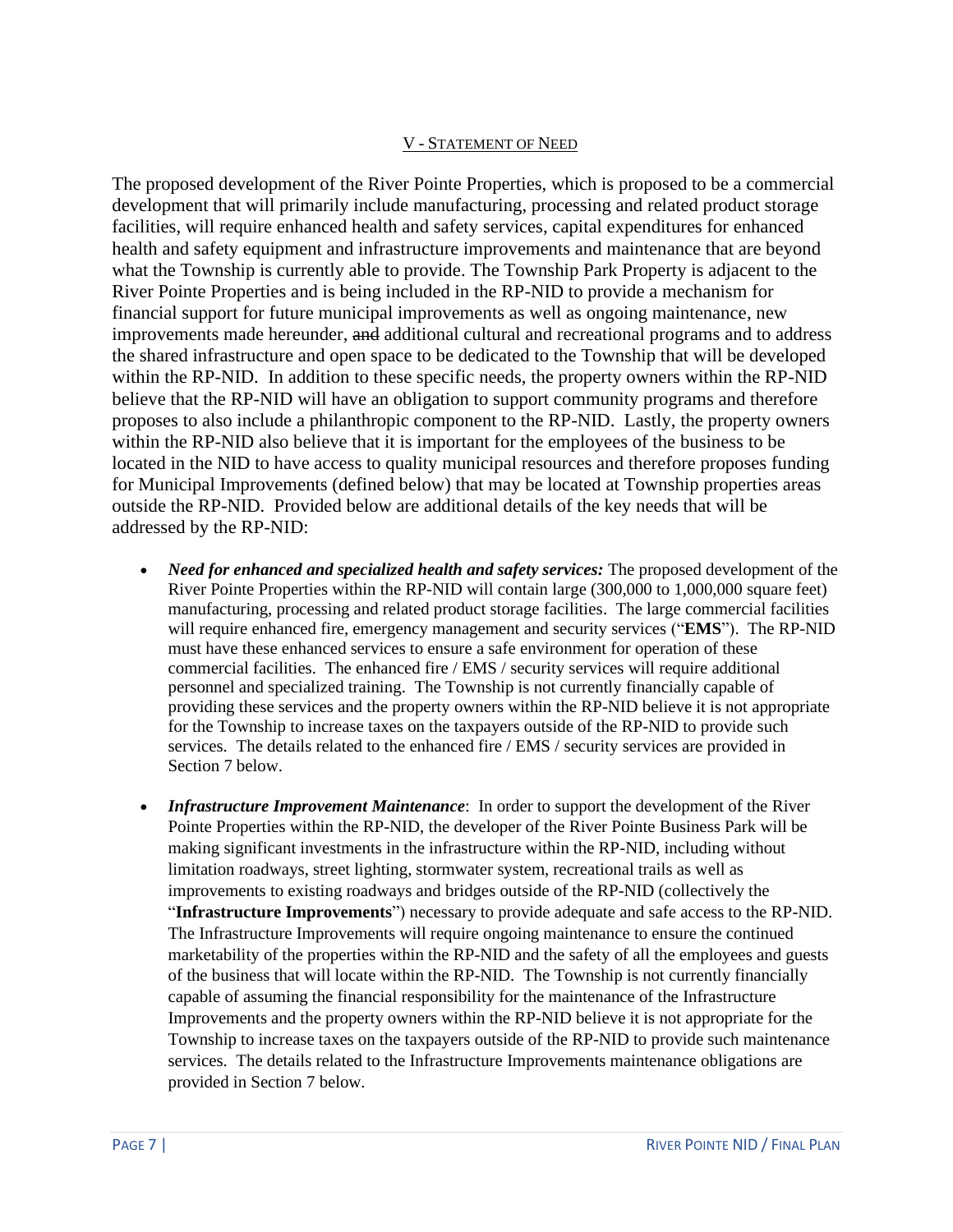- *Capital Expenditures Related to Enhanced Health and Safety Services and Infrastructure Maintenance Services*: In order for the Township to provide the enhanced services as noted above significant investments in specialized equipment are necessary. Again, the Township is not currently financially capable of acquiring the specialized equipment and the property owners within the RP-NID believe it is not appropriate for the Township to increase taxes on the taxpayers outside of the RP-NID to acquire the equipment specifically needed to provide such services to the RP-NID. Details related to the capital expenditures are provided in Section 7 below.
- *Integration and Support for the Township Park Property:* The Township Park Property will provide a material benefit for the River Pointe Properties. High quality community resources within the RP-NID will be a direct benefit to the companies and employees that are located within the RP-NID. The RP-NID will provide a means for the developer to provide a financial commitment to future municipal improvements as well as ongoing maintenance and cultural and recreational programs at the Township Park Property.
- *Municipal Improvements:* It is the belief of the property owners within the RP-NID, that the RP-NID will also have a responsibility to support critical municipal improvements for the benefit of the businesses and employees who will be employed within the RP-NID as well as the greater benefit of all the citizens in the Township. RP-NID will collect up to Three Million Dollars in the special assessment designated as the Developer Plan Assessment (defined below). The Developer Plan Assessment shall be held in a separate account by the RP-NIDMA to be utilized to support the development of a new municipal building and an environmental education center within the Township.
- *Community / Philanthropic Involvement*: It is the belief of the property owners within the RP-NID, that the RP-NID will also have a responsibility to support community programs for the benefit of the businesses and employees who will be employed within the RP-NID as well as the greater benefit of all the citizens in the Township. Strengthening community programs and organizations within the Township will provide a benefit to the RP-NID and therefore the RP-NID will be committed to provide philanthropic support to such community programs annually – as decided by the RP-NID Management Association.

The needs for the creation of the RP-NID as set forth above will be accomplished using special assessment fees collected as set forth in Section 8 below. The method of providing the enhanced services and the capital expenditures will be set forth in that Township Cooperation Agreement (defined below) to be executed between the RP-NID and the Township, as further described in Section 10 below.

#### VI – DESCRIPTION OF SERVICE AREA FOR RP-NID

The primary service area of the proposed RP-NID shall be consistent with the map presented in Section 4 of this plan, which include all the tax parcels set forth on Exhibit A.

This service area shall include all streets, avenues, alleys, emergency access ways within these boundaries.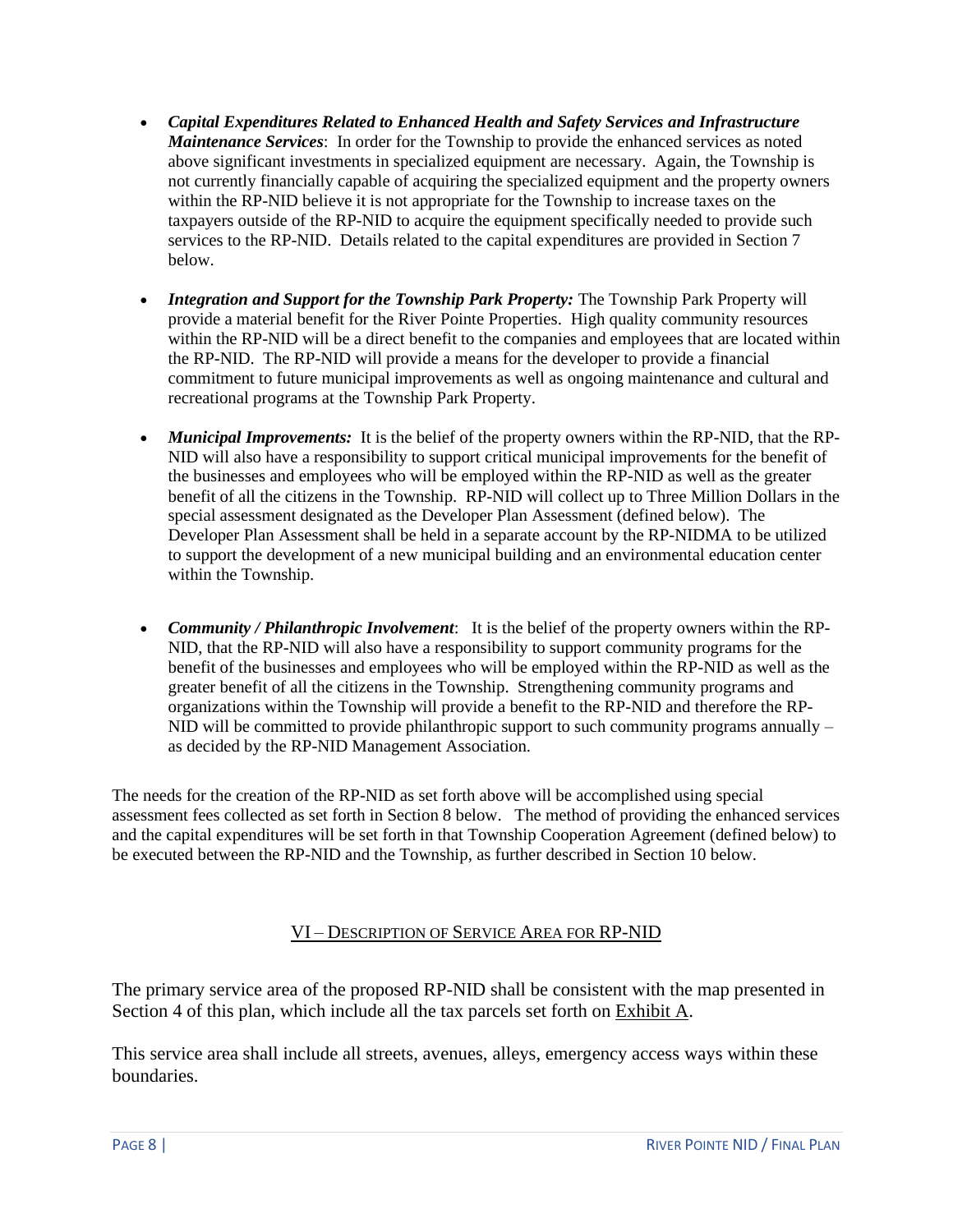The service area of the RP-NID shall also include River Road from the intersection with Pine Tree Lane going north to State Route 611.

As set forth in Section 7 herein, RP-NID shall invest in specialized equipment, which includes such equipment that will be used by the local fire department, ambulance services, and infrastructure services (the "Service Providers"). The service area for the specialized equipment that the RP-NID will be providing to the Township and Service Providers shall include all of the service area of said providers. Therefore, for purposes of clarity, this provision enables the Township and its Service Providers to utilize the specialized equipment outside of the boundaries of the RP-NID.

The service area for which the investments by the RP-NID identified as Municipal Improvements (defined below) shall include any Township owned property, subject to the conditions set forth in this **Final Plan**. It is anticipated that the Municipal Improvements will be valuable new community resources for the companies located within the RP-NID and their employees. It is anticipated that the Municipal Improvements will be available to the companies and employees of the RP-NID for business and social functions and activities.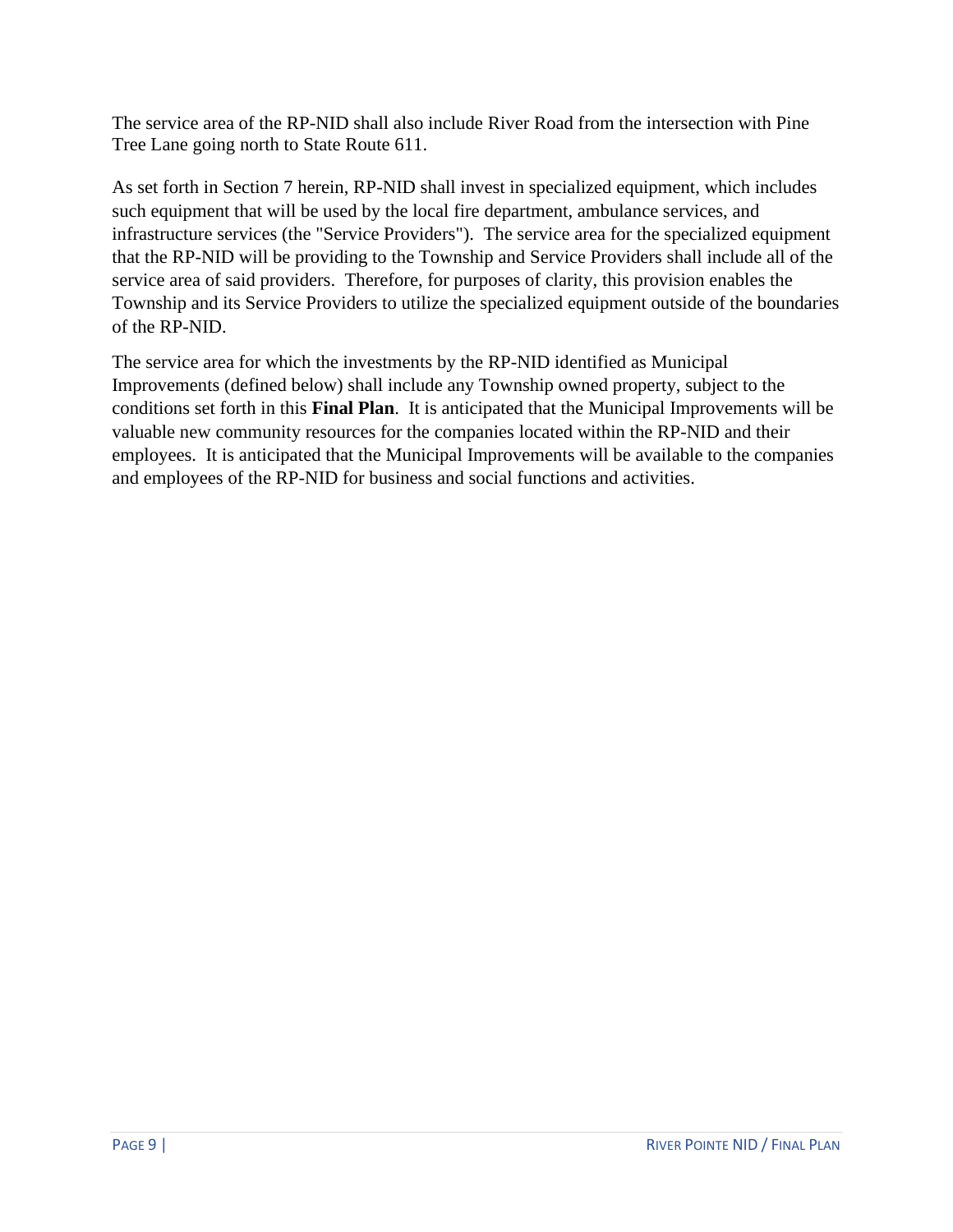#### VII – SERVICES / CAPITAL EXPENDITURES / IMPROVEMENTS & ESTIMATED COSTS / BUDGETS

Provided below is a detailed description of the services, capital expenditures and infrastructure maintenance that will be provided by the RP-NID and the projected budgets for the RP-NID for fiscal years 2021 through 2032:

- *Enhanced and specialized health and safety services:* Set forth below are the services the RP-NID proposes to contract with the Township or third party service providers to ensure the necessary health and safety services are provided for the RP-NID properties:
	- o Fire Life Safety Services: The developed properties within the RP-NID will require a fire life safety service that is specifically trained in potential fire hazards associated with large manufacturing, processing and related product storage facilities. RP-NID proposes to contract with the Township to be assured that the fire departments that provide service coverage to the Township will have adequate qualified staffing necessary for the fire departments to respond to the unique fire hazards that are possible with large manufacturing, processing and related product storage facilities. This will potentially include, without limitation: (i) specialized vehicles, which may be necessary to fight a structural fire at large commercial facilities; (ii) services related to potential chemical fires and/or releases; (iii) and related specialized training for the fire departments.
	- $\circ$  EMS Emergency Management: The developed properties within the RP-NID will require an EMS that is specifically trained to respond to potential emergencies associated with a centralized employment center that will be created at the facilities within the RP-NID. RP-NID proposes to contract with the Township to be assured that the Township will have adequate qualified staffing and training necessary for the Township EMS to respond to the potential unique emergencies and hazardous situations that are possible with an employment center at the large manufacturing, processing, and related product storage facilities within the RP-NID.
	- o Ambulance Services: The developed properties within the RP-NID will require an ambulance response service that is specifically trained to respond to potential emergencies associated with, a centralized employment center that will be created at the facilities within the RP-NID. RP-NID proposes to contract with the Township to be assured that the ambulatory service utilized by the Township will have adequate qualified staffing and training necessary for the Township ambulance service to respond to all and particularly the potential unique emergencies that are possible with large manufacturing, processing and related product storage facilities.
	- o Security Services: The developed properties, the trail system and the Community Park Property within the RP-NID will require enhanced and dedicated security. RP-NID proposes to contract through the RP-NID Management Association to have adequate staffing necessary for a certified security company to provide dedicated patrols with adequately trained and equipped officers. In the event the Township creates a police department at a later date, negotiations can occur to secure a working relationship with the RP-NID Management Association for the Township to be able to provide the security services needed by the RP-NID.
- *Infrastructure Improvement Maintenance*: Set forth below are the services the RP-NID proposes to contract with the Township or private third-party providers to ensure the necessary maintenance of critical infrastructure improvements within the RP-NID:
	- o Road Maintenance: The RP-NID proposes to contract with the Township for the annual maintenance necessary for the roadways and related signage within the RP-NID service area.
	- o Snow and Ice Removal: The RP-NID proposes to contract with the Township for the snow and ice removal services for the roadways, driveways and emergency access ways within the RP-NID service area.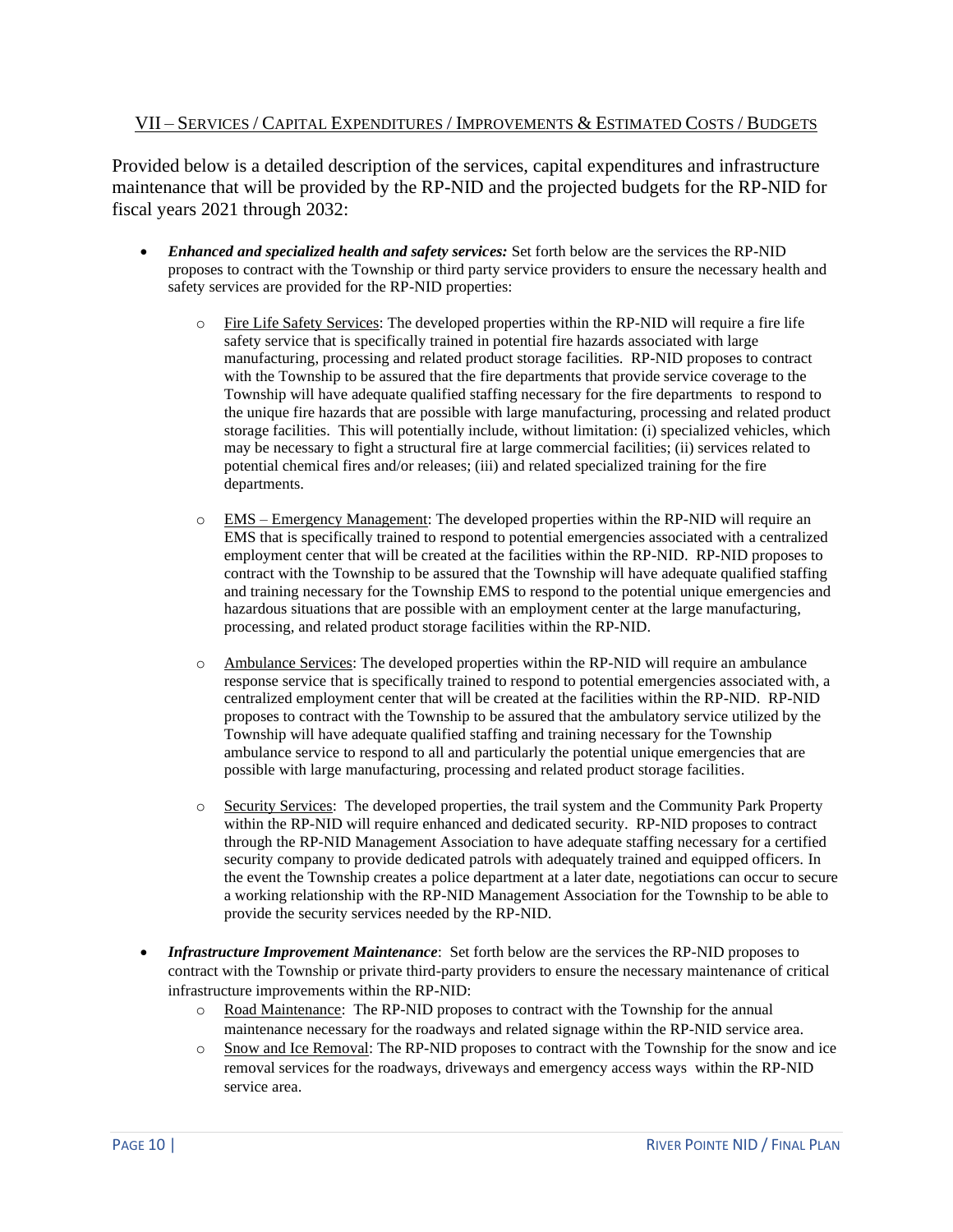- o Stormwater System Maintenance: The RP-NID proposes to contract with the Township for the stormwater system / drain cleaning and repair maintenance within the RP-NID service area.
- o Recreational Trail Maintenance: The RP-NID proposes to contract with the Township for the ongoing maintenance and repairs to the recreational trail and associated trail parking / access areas that will be developed within the RP-NID district.
- o Street Cleaning: The RP-NID proposes to contract with the Township for street cleaning services for the roadways within the RP-NID service area.
- o Street Lighting Electrical Expense and Maintenance: The RP-NID will contract with a third-party provider or the Township for the electrical service for the street lights and traffic signals within the RP-NID service area. The RP-NID will contract with the Township for the ongoing maintenance of the street lighting / traffic signal system in the RP-NID service area.
- *Capital Expenditures Related to Enhanced Health and Safety Services and Infrastructure Maintenance Services:* In order for the Township to provide the enhanced services as noted above significant investments in specialized equipment are necessary. Provided below are initial proposed capital expenditures that would be made by the RP-NID:
	- o Fire Department Equipment: The RP-NID proposes to finance the acquisition of the necessary specialized equipment that will be needed for the Township fire department to address emergency calls at the RP-NID Properties. Any specialized equipment will be identified as to the needs of the specifications to structures being built after the businesses are identified for the buildings; including but not limited to electrical, chemical, height, biological, explosive, structural, pharmaceutical, agricultural, animal, and livestock.
	- o Ambulance Services: The RP-NID proposed to finance the acquisition of the specialized equipment that will be necessary for the Township ambulance service to address emergency calls at the RP-NID Properties. At this time the specialized equipment identified are: ALS ambulance, Quick Response Vehicles, Training for Certified Responders, EMT and first aiders. Provided the specific equipment will be identified as the needs of the building uses within the RP-NID are finalized.
	- o Road Maintenance Equipment: The RP-NID proposed to finance the acquisition of the necessary specialized equipment that will be necessary for the Township public works department to perform the maintenance services within the RP-NID Properties. The initial specialized equipment anticipated are a washing facility, two triaxle trucks and a loader, provided the RP-NDMA and the Township shall finalize the appropriate equipment as the development of the RP-NID and related infrastructure plans are finalized.
	- o Security Services: The RP-NID proposed to finance the acquisition of the necessary specialized equipment that will be necessary for a certified security service to perform the security services within the RP-NID Properties. At this time the specialized equipment anticipated are: weapons, QRV's, ATV's, security systems, drones, uniforms and training.
- *Financial Support & Infrastructure for Community Projects*: The RP-NID will commit to providing financial support, through the collection of the Developer Plan Assessments in the amount up to Three Million Dollars (\$3,000,000.00) for future municipal improvements within the Township (the "**Municipal Improvements**"). The Developer Plan Assessments shall be held by the RP-NIDMA for financial support of the development of: (i) a new municipal building in the Township with a commitment of Two Million Dollars (\$2,000,000.00); and (ii) a new environmental education center to be built in the Township with a commitment of One Million Dollars (\$1,000,000.00). The RP-NID will also provide financial support for the ongoing maintenance of the infrastructure as well as cultural and recreational programs at the Township Park Property.
- *Community / Philanthropic Involvement*: The RP-NID will be committed to providing financial support to various community organizations within the Township. Each annual budget of the RP-NID will contain specific amount allocated to philanthropic causes within the Township. The board of the RP-NIDMA will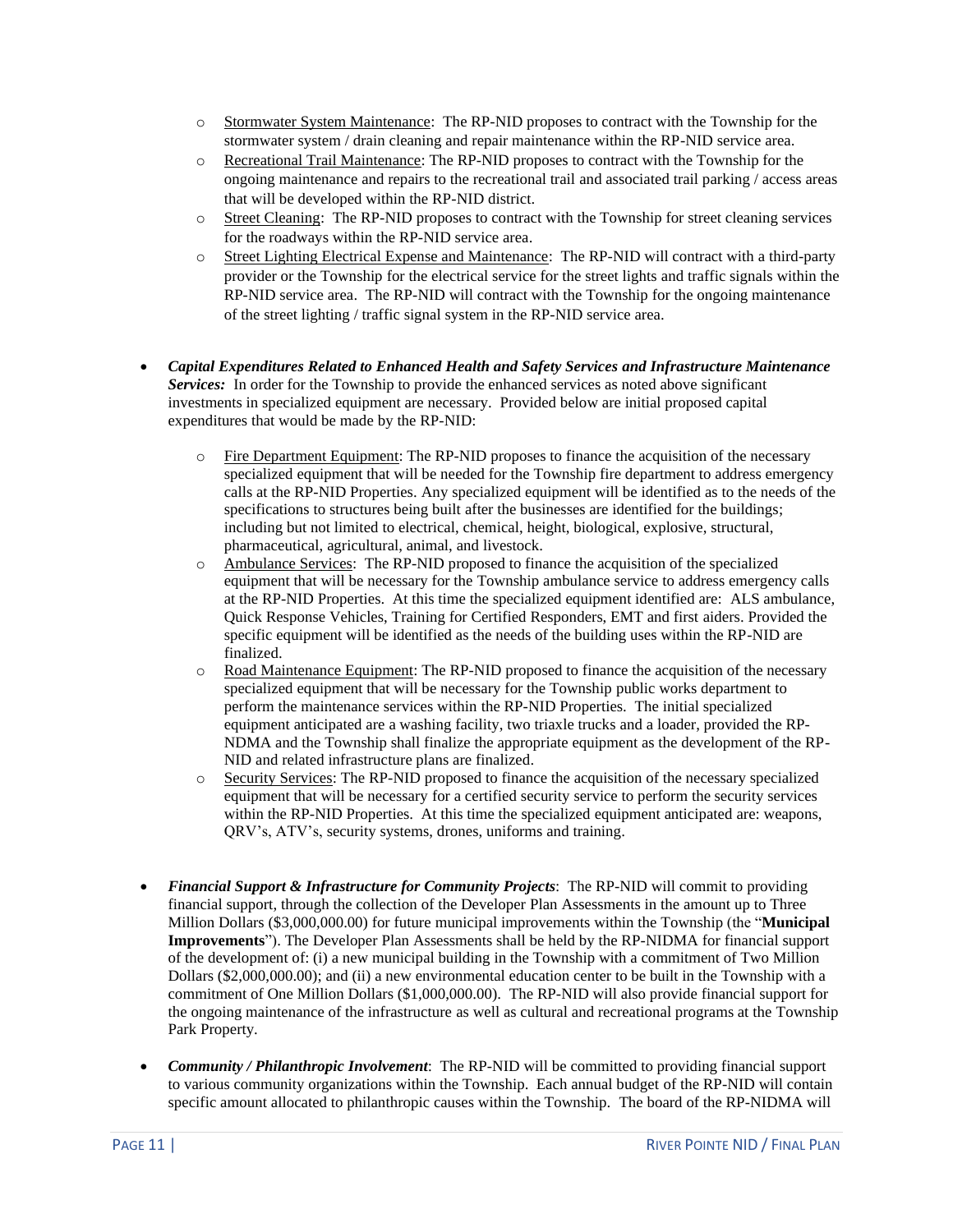determine annually what community organizations and causes to support. The initial intent of the RP-NID is to support community causes that are representative of the social responsibility identified by the RP-NID and the businesses that locate within the RP-NID.

• *Proposed Budgets:* As the River Pointe Properties are developed, the funding for the RP-NID will significantly increase pursuant to the annual assessment that each developed **for-profit parcel** will pay and the one-time special assessment that each development parcel will pay upon the issuance of a building permit. Attached hereto as Exhibit B-1 through Exhibit B-11 are the proposed projected annual budgets for 2021 through 2032 for the RP-NID. The proposed budgets are based on a January  $1^{st}$  to December  $31^{st}$ fiscal year. The proposed budgets are subject to change based upon either the increased or decreased development schedule. Increases in developed parcels will provide for corresponding increases in necessary services and increased expenditures for the RP-NID.

Provided below is a cumulative estimate of the projected expenditures of the RP-NID from 2021 to 2032:

| Proposed RP-NID Activities               | <b>Estimated Expenses 2021-</b><br>2032 | % of Total |  |  |
|------------------------------------------|-----------------------------------------|------------|--|--|
| <b>Health and Safety Services</b>        | \$4,046,000.00                          | 28.1%      |  |  |
| Infrastructure Maintenance               | \$1,034,000.00                          | 7.2%       |  |  |
| Capital Expenditures                     | \$4,500,000.00                          | 31.2%      |  |  |
| Philanthropic/Community<br>Contributions | 950,300.00<br>\$                        | 6.6%       |  |  |
| <b>Municipal Improvements</b>            | \$3,000,000.00                          | 20.8%      |  |  |
| Capital Reserve                          | \$<br>484,575.00                        | 3.4%       |  |  |
| Program Management                       | \$397,050.00                            | 2.8%       |  |  |
| Total                                    | \$14,411,925.00                         | 100 %      |  |  |

| TABLE 1: Cumulative Proposed Expenditures of the RP-NID |  |  |
|---------------------------------------------------------|--|--|
|                                                         |  |  |

Note: The funds for this commitment will be held in separate account by the RP-NIDMA to be released upon the commencement of a municipal development project approved by the RP-NIDMA, in accordance with the terms and conditions of the Township Cooperation Agreement (defined below).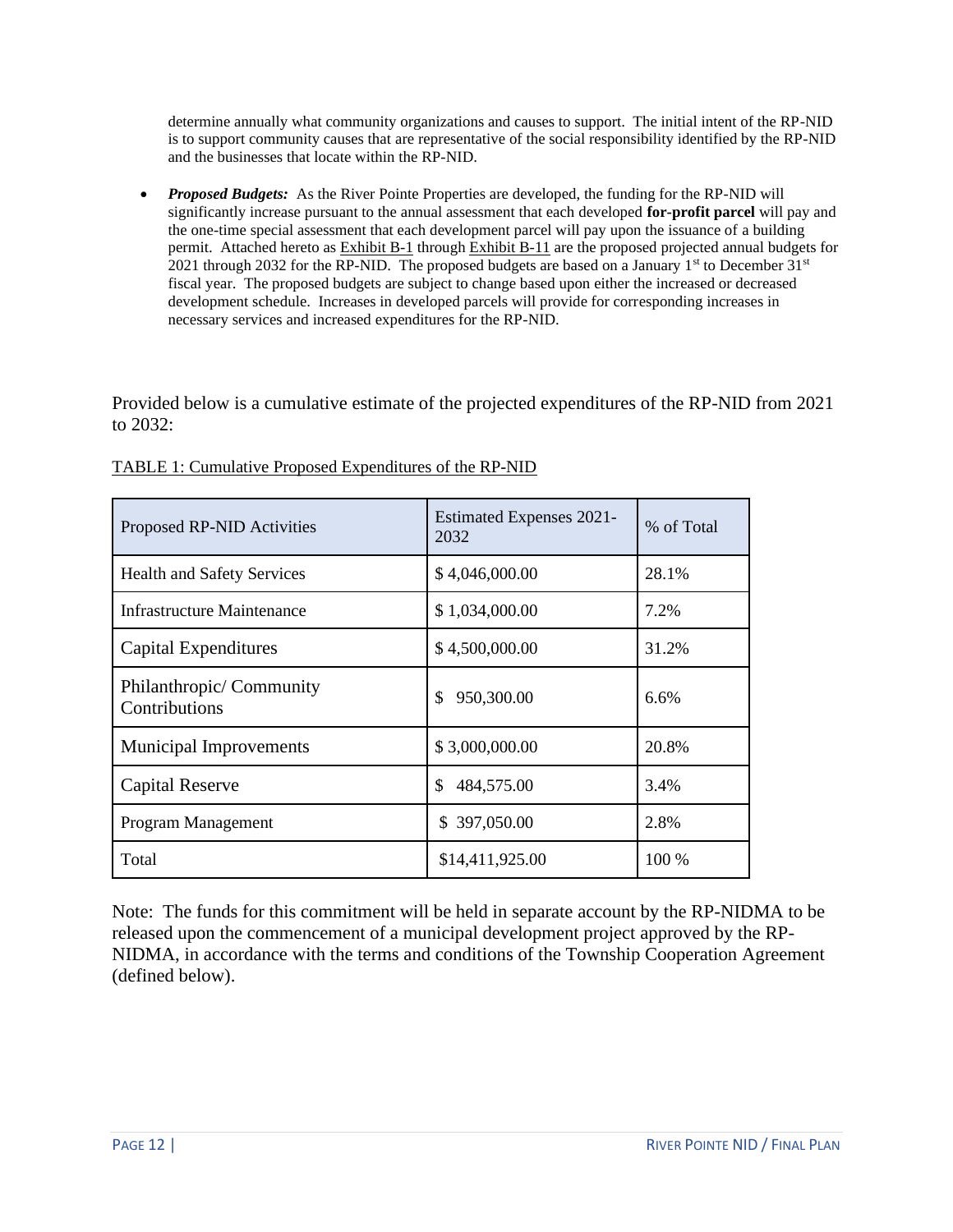#### VIII –REVENUE SOURCES & ASSESSMENT METHOD

The proposed RP-NID envisions revenue streams coming from three primary resources. The first revenue source will be an annual assessment on all **for-profit** (non-tax-exempt properties) developed properties within the RP-NID, which shall be referred to as the "**Annual Assessment**". The second revenue source will be a special construction assessment on all forprofit developed properties within the RP-NID, which shall be referred to as the "**Special Construction Assessment**". The third revenue source will be a special developer plan assessment on the River Pointe Properties, which shall be referred to as the "**Developer Plan Assessment**".

The Annual Assessment shall be an annual assessment that shall be equal to fifteen cents (\$0.15) per square foot of each first-floor area of each building on a tax parcel within the RP-NID. By way of example, a 300,000 square foot facility shall be assessed an Annual Assessment equal to Forty-Five Thousand Dollars (\$45,000.00).

The Special Construction Assessment shall be a one-time assessment, which shall be due and payable upon the issuance of any building permit issued for any for-profit development within the RP-NID equal to seventy-five cents (\$0.75) per square foot of first floor area of each building to be constructed on a tax parcel within the RP-NID. By way of example, a 300,000 square foot facility shall be assessed a Special Construction Assessment equal to Two Hundred Twenty-Five Thousand Dollars (\$225,000.00) The Special Construction Assessment will also be due for any additions or expansions to any then existing building, based on the square footage of the addition or expansion as noted in the building permit application.

The Developer Plan Assessment shall be a one-time assessment, which shall be due and payable upon the recording of a specific lot land development plan for the River Pointe Properties (separate and apart from the overall master concept plan) equal to fifty cents (\$0.50) per square foot of total estimated square footage of building(s) to be constructed on a specific lot development within the RP-NID, provided, however, in no event shall the cumulative Developer Plan Assessment exceed Three Million Dollars (\$3,000,000.00). By way of example, a lot development plan that includes a 300,000 square foot facility shall be assessed a Developer Plan Assessment equal to One Hundred Fifty Thousand Dollars (\$150,000.00). Further, if an overall master concept plan is approved for the River Pointe Properties, no fee shall be due upon the recording of the master concept plan, until such time as a lot specific development plan is approved.

It is the intent that the Annual Assessments shall be primarily utilized for the ongoing annual services, maintenance and philanthropic efforts as set forth in Section 7 above and that the Special Construction Assessments will be primarily utilized for the capital expenditures set forth in Section 7 above. However, the RP-NIDMA shall have the authority to utilize the funds collected in a manner consistent with the proposed budgets as it deems reasonably necessary. In addition, the RP-NIDMA shall have the authority to borrow funds (via public, private or internal financing) as it deems reasonably necessary to provide the necessary services, maintenance and/or capital investments generally in accordance with Section 7 of this plan. Any financing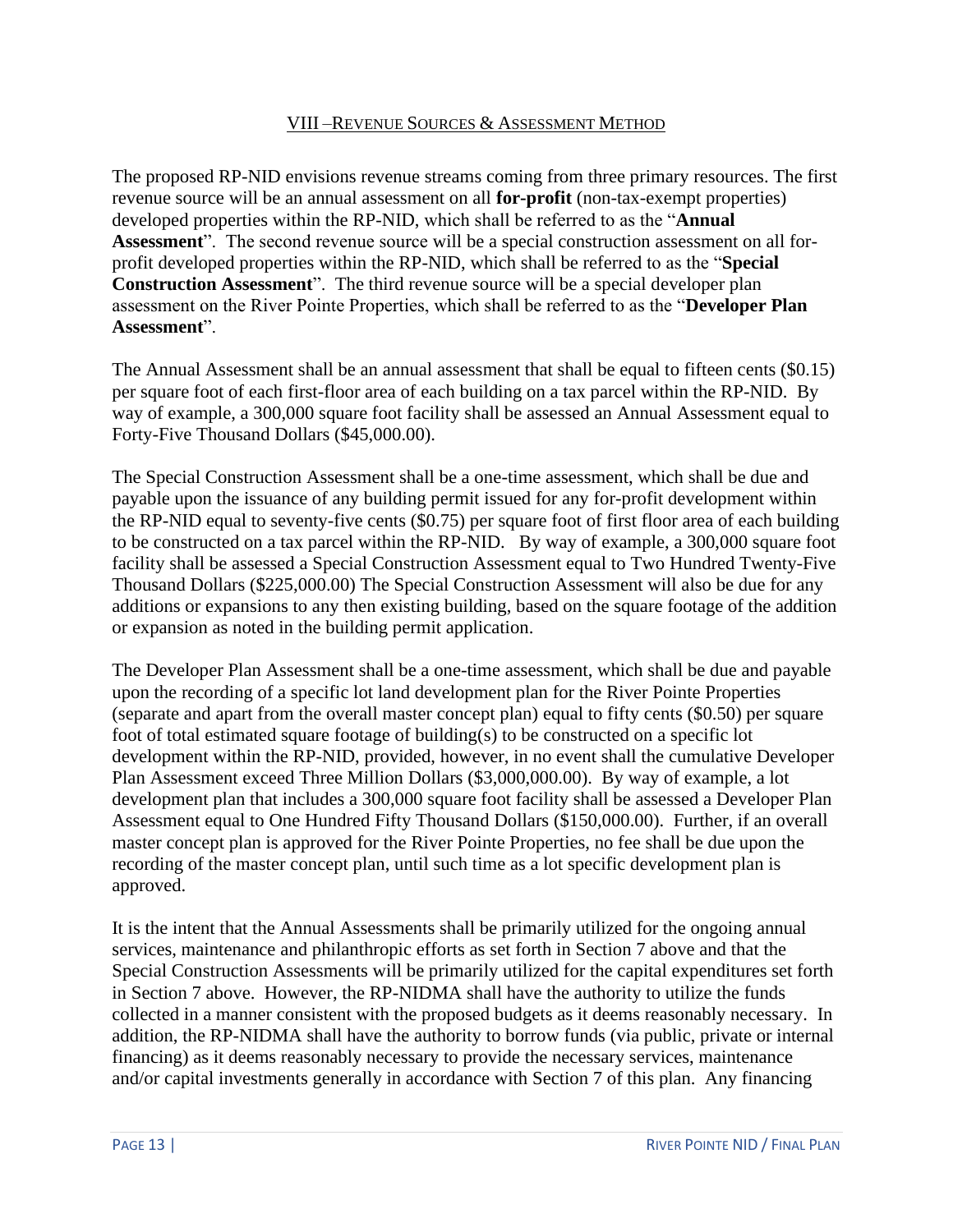obtained by the RP-NIDMA may be secured with the future revenue streams of the Annual Assessments and/or Special Construction Assessments.

The projections for the three revenue sources are presented in Table 1 below:

| Proposed Source of Revenue              | Estimated Revenue 2021-2032 | % of Total |  |  |
|-----------------------------------------|-----------------------------|------------|--|--|
| <b>Annual Assessments</b>               | \$6,911,925.00              | 48.0%      |  |  |
| <b>Special Construction Assessments</b> | \$4,502,550.00              | 31.2%      |  |  |
| Developer Plan Assessment               | \$3,000,000.00              | 20.8%      |  |  |
| Total                                   | \$14,414,475.00             | 100 %      |  |  |

Table 2: Cumulative Revenue Projections 2021 – 2032

The Annual Assessments shall be billed annually to each **for-profit** developed property within the RP-NID. The Annual Assessments shall become due and payable upon the issuance of a certificate of occupancy by the Township, provided the first year of occupancy shall be prorated daily utilizing a 365-day calendar year. The Annual Assessments shall be paid as follows: (i) first upon the issuance of a certificate of occupancy; and (ii) thereafter annually with the real estate tax bills issued by the Township with a due date of April 1. The Township shall collect the Annual Assessments as an agent of the RP-NID in accordance with the Act and pursuant to the Township Cooperation Agreement (defined below).

The Special Construction Assessment shall be billed and due and payable upon the issuance of a building permit for any for-profit (non-tax exempt) structure to be built within the RP-NID. The Township shall collect the Special Construction Assessment as an agent of the RP-NID in accordance with the Act and pursuant to the Township Cooperation Agreement.

The Developer Plan Assessment shall be billed and due and payable upon the recording of an approved lot specific land development plan for properties within the RP-NID. The Township shall collect the Developer Plan Assessment as an agent of the RP-NID in accordance with the Act and pursuant to the Township Cooperation Agreement.

If an Annual Assessment, Special Construction Assessment or Developer Plan Assessment is not paid in a timely manner: (i) such late payments shall be subject to a five percent (5%) penalty; (ii) balances past due shall accrue an interest equal to fifteen percent (15%) compounded monthly; and (iii) the RP-NIDMA shall have the authority to collect all costs incurred in collecting any such unpaid assessments, including reasonable legal fees and court costs. In accordance with the authority granted pursuant to Section  $7(a)(10)$  of the Act, the Township, as an agent of the RP-NIDMA, shall have the authority to place a lien on any tax parcel within the RP-NID that fails to make a timely payment of any assessment.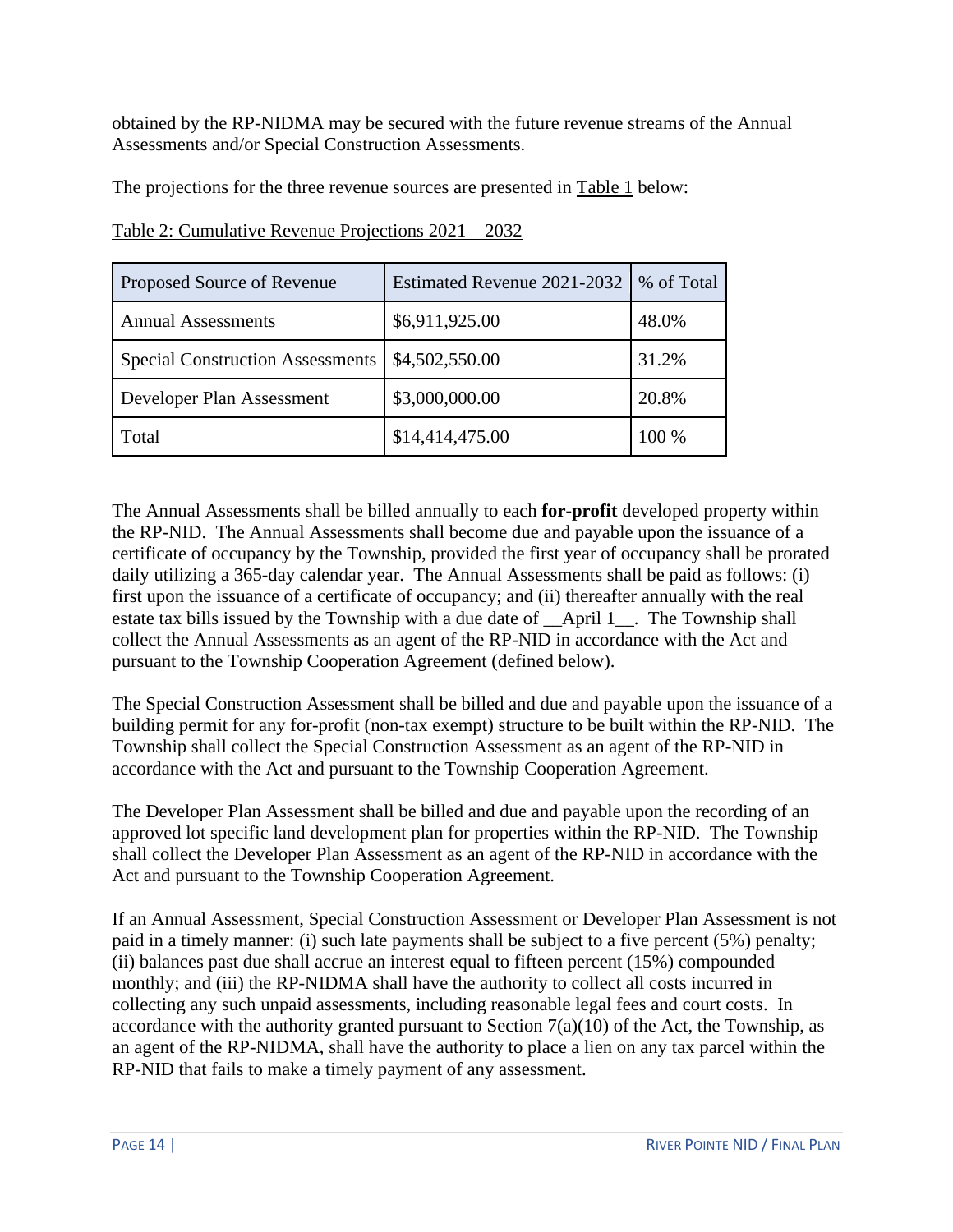#### IX – RP-NID MANAGEMENT ASSOCIATION

The RP-NID will be managed and operated by the River Pointe Neighborhood Improvement District Management Association ("**RP-NIDMA**"). The RP-NIDMA shall be a Pennsylvania non-profit corporation, which will be formed immediately if the RP-NID is approved by the Township Board of Supervisors. The RP-NIDMA shall be governed in accordance with the Bylaws attached hereto as Exhibit C (the "**Bylaws**").

The RP-NIDMA shall have a board of directors consisting of five (5) members. Three (3) of the members of the RP-NIDMA board shall be appointed by the property owners within the RP-NID, and One (1) to represent the Community Park to be selected in accordance with the Bylaws. The Township Board of Supervisors shall appoint one (1) member of the RP-NIDMA board.

Provided below are the primary duties of the RP-NIDMA:

- Employing, if deemed necessary an improvement district manager.
- Coordinating with the Township for the billing and collection of all RP-NID assessment fees and filing all paperwork related to delinquent accounts.
- Negotiating with all non-profit properties (Does not include the Township Park Property. None are anticipated at this time) in the RP-NID to attempt to obtain a payment in lieu of the assessment from each.
- Maintaining all accounting records related to the RP-NID.
- Ensuring that an annual audit is conducted, and annual report is prepared, both related to the operations of the RP-NID.
- Overseeing all contractual relationships with the Township, relative to the provision of services to the RP-NID service area and the financial commitment to the Municipal Improvements.
- Overseeing all contractual relationships with third party vendors, relative to the provision of services to the RP-NID service area.
- All other legal powers provided to the RP-NID pursuant to the Act to be carried out in accordance with the Bylaws.
- Creating an advisory board that will consist of members appointed by the RP-NIDMA and the Township Board of Supervisors to provide input and feedback to the RP-NIDMA in relation to the RP-NID service area.
- In accordance with Section 7(a) of the Act, take all commercially reasonable actions to address any blighted building or comparable structures within the RP-NID.

#### X – TOWNSHIP COOPERATION AGREEMENT

As the plan above details, the RP-NIDMA shall, after approval of the RP-NID plan, enter into a cooperation agreement with the Township (the "**Township Cooperation Agreement**") to provide for the following:

- Billing and collection of the Annual Assessments and the Special Construction Assessments.
- All or a portion of the health and safety services as set forth in this plan.
- All or a portion of the infrastructure maintenance services as set forth in this plan.
- The method of financing / transfer of the specialized equipment / capital investments to be paid for by the RP-NID.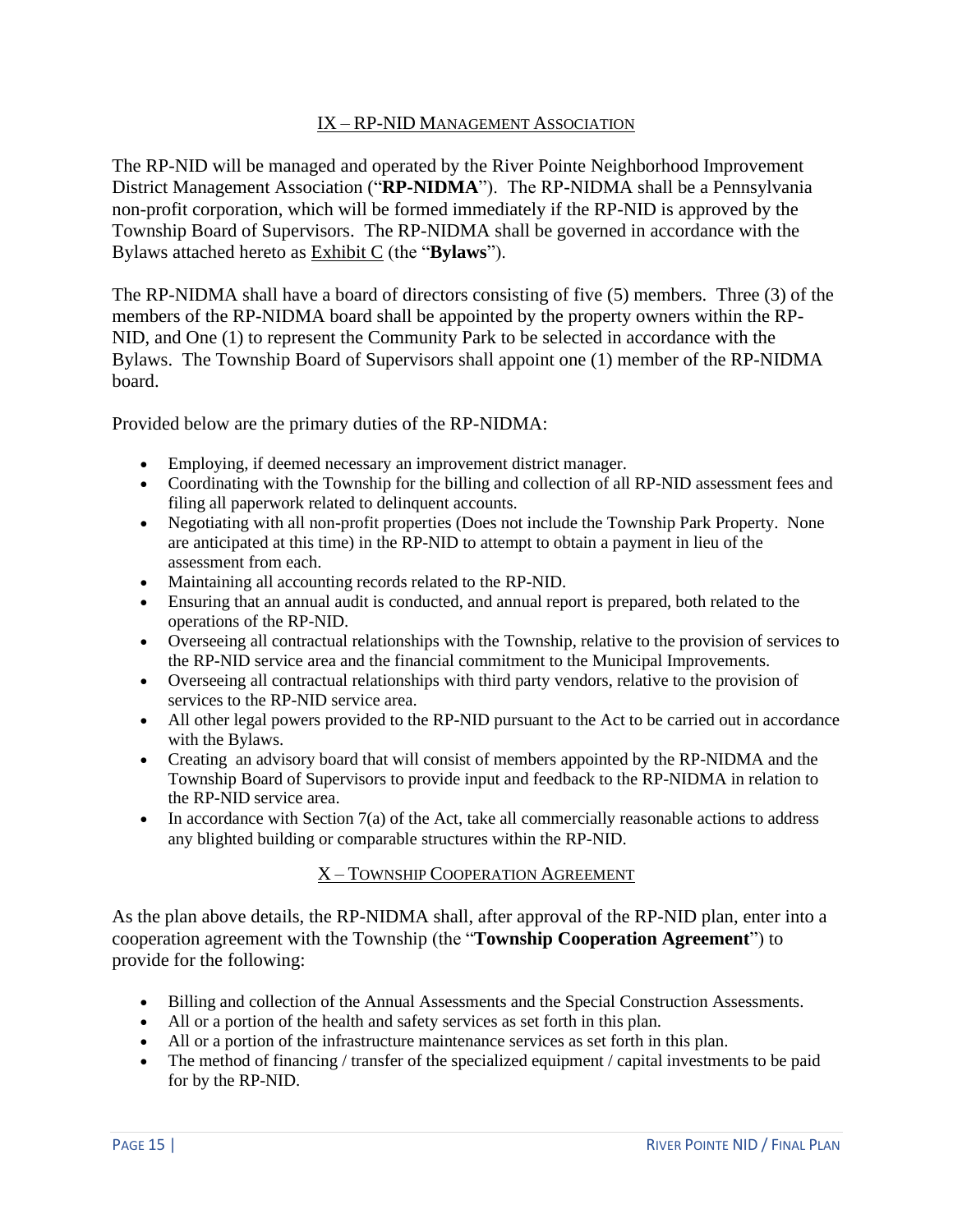• The method for which the RP-NID will contribute the respective portions of the Developer Plan Assessment funds upon the commencement of the Municipal Improvements.

The RP-NIDMA and Township shall negotiate a mutually acceptable Township Cooperation Agreement within sixty (60) days of the approval of the final plan for the creation of the RP-NID.

In accordance with Section  $5(c)(iv)$  of the Act the Township "... must maintain the same level of municipal programs and services provided with the NID (Neighborhood Improvement District) before NID designation as after NID designation." These levels of service shall be detailed in Township Cooperation Agreement.

## XI – TIMELINE

Provided below is the proposed timeline for the creation and implementation of the RP-NID:

- Petition to Township for formation of RP-NID February, 2021
- Township Approval Process March September, 2021
	- o HMID Public Hearing **October**, 2021
	- o Second Public Hearing & Ordinance Approval **October November**, 2021
	- o Last Day to File an Objection **December 27** , 2021 or later
- Establish Non-Profit RP-NIDMA **December 2021** January , 2022
- Election of Initial RP-NIDMA Board **January 2022**
- Execute Township Cooperation Agreement **January – February, 2022**
- Commence RP-NID Operations / Collection of Assessments **January 2022** December, 2032
- Sunset of RP-NID or extension of RP-NID December, 2032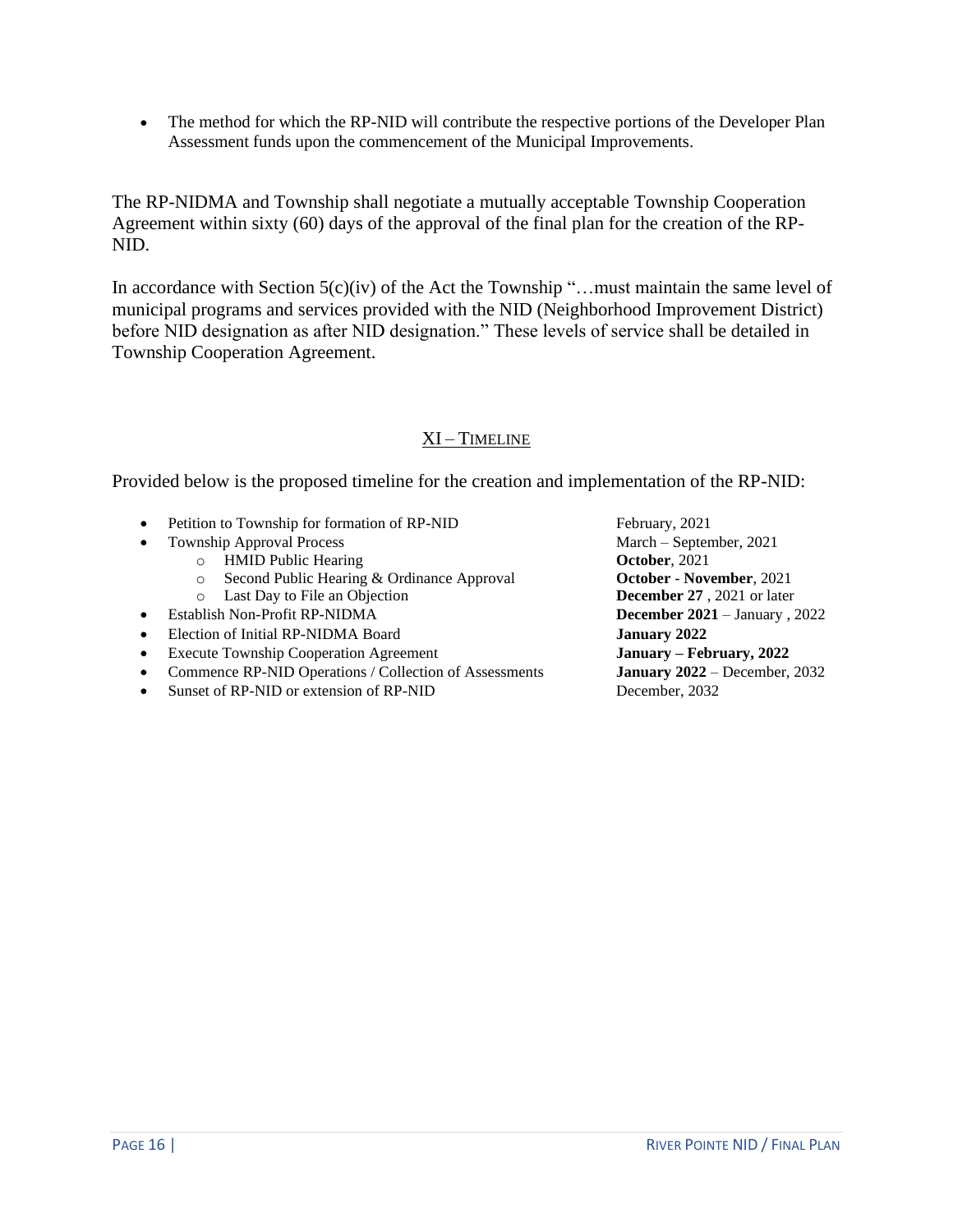## XII – SUNSET PROVISION

The RP-NID will have an initial term that will expire on December 31, 2032 (the "**Sunset Date**"), provided however, in the event that less than five million square feet of buildings are fully developed (certificates of occupancy issued) for for-profit businesses within the RP-NID (the "**Development Threshold**") by December 31, 2027, the Sunset Date shall be extended for consecutive twelve-month periods until such time as the Development Threshold is reached. By way of example, in the event the Development Threshold is not reached until November of 2028, the Sunset Date shall be extended until December 31, 2034.

Notwithstanding anything to the contrary above, in the event the RP-NIDMA deems it in the best interest of the RP-NID, the RP-NIDMA may petition the Township BOS to extend the term of the RP-NID, which shall be subject to the approval of the Township in accordance with the Act.

#### XIII – RP-NID PROPERTY OWNER OBJECTION PROCESS

Objection Forms must be filed with City Clerk of Township. on or before **December 27, 2021** (the "**Final Objection Date**")

The Act provides that a NID plan cannot proceed without the consent of the property owners within the proposed district. Under the mandates of the Act, a property owner within the proposed RP-NID must object in writing to the creation of this district by no later than the Final Objection Date. Property owners who are supportive of this plan need take no action. Unless the property owners within the RP-NID representing forty percent (40%) of the properties within this district cast a formal objection, this plan may then proceed to the Township Supervisors for final approval. If approved by the Township BOS, the assessment fees set forth above shall become a legally binding obligation of each property owner within the RP-NID.

#### XIV – LIMITATION**S** ON RP-NID

The RP-NID shall not petition the Township, nor consent to any request, for the addition of additional tax parcels to be added to the RP-NID without the prior written consent of the property owner(s) of any such tax parcel that would potentially be added to the RP-NID. Therefore, the landowner of any tax parcel(s) which resides outside of the RP-NID boundary lines will have the power to reject a proposal that would include their tax parcels from becoming a part of the RP-NID. **It is not the intent of the RP-NID to own or control the Township Park Property. Additionally, the Township shall not at any time, sell, dispose of, or otherwise transfer its ownership interest in and to the Township Park Property. Furthermore, as a point of clarification and in accordance with the powers provided to the RP-NID in Section 7 of the Act, the RP-NID does not and shall not have the power to acquire property pursuant to the power of eminent domain.**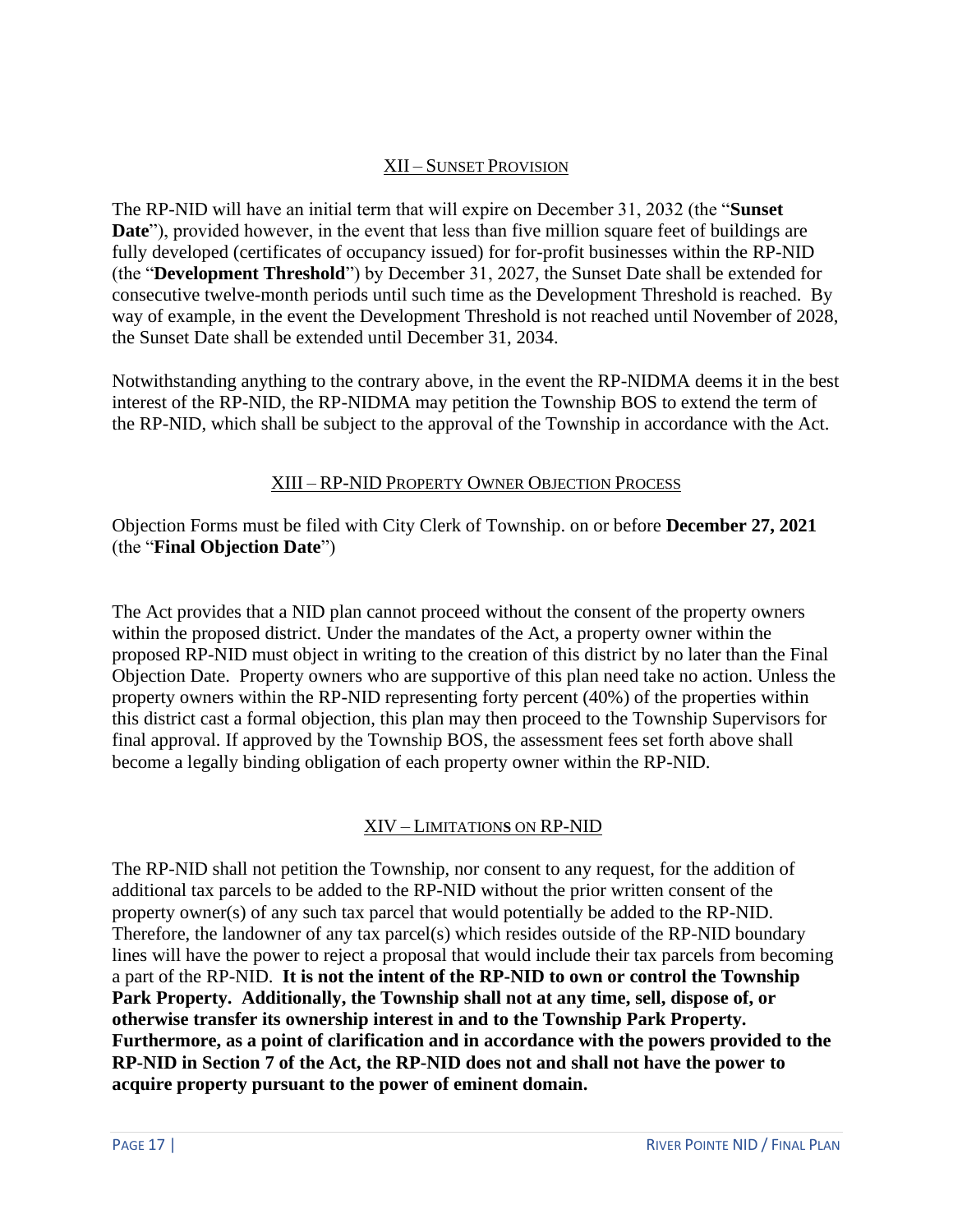| <u>No.</u>       | Parcel No.           | Acreage |
|------------------|----------------------|---------|
| $\perp$          | C11-26-2-0131        | 96.23   |
| $\overline{2}$   | C12-6-4C-0131        | 9.10    |
| $\overline{3}$   | C12-6-4A-0131        | 10.03   |
| $\overline{4}$   | C12-6-4B-0131        | 3.58    |
| $\overline{5}$   | C12-6-1A-0131        | 1.17    |
| $6\overline{6}$  | $C12-6-8-0131$       | 60.62   |
| $\overline{1}$   | C12-3-5-0131         | 20.00   |
| $8\overline{8}$  | $C12-6-1-0131$       | 78.43   |
| $\overline{9}$   | C12-6-4E-0131        | 2.69    |
| 10               | $C12-6-4-0131$       | 23.35   |
| 11               | D11-6-3-0131         | 0.43    |
| <u>12</u>        | $C12-6-2-0131$       | 1.03    |
| <u>13</u>        | C11-26-11-0131       | 18.75   |
| 14               | C11-26-10A-0131      | 2.43    |
| 15               | C11-31-4-0131        | 3.85    |
| $\underline{16}$ | C11-31-5-0131        | 26.81   |
| 17               | $C12 - 3 - 4 - 0131$ | 108.50  |
| <u>18</u>        | $C12 - 6 - 5 - 0131$ | 46.63   |
| <u>19</u>        | C11-31-3-0131        | 9.00    |
| 20               | $C12 - 6 - 3 - 0131$ | 3.85    |
| 21               | C12-6-4D-0131        | 1.09    |
| 22               | C11-31-1-0131        | 59.70   |
| 23               | $C12-6-6-0131$       | 16.67   |
| $\underline{24}$ | $C12-6-7-0131$       | 90.04   |
| 25               | C11-26-10B-0131      | 0.92    |
| $\frac{26}{5}$   | C11-26-12-0131       | 23.40   |
| 27               | C11-26-2B-0131E      | 90.06   |
|                  |                      | 808.36  |
|                  |                      |         |

| EXHIBIT A-1                                |  |
|--------------------------------------------|--|
| List of Tax Parcels Included in the RP-NID |  |

## EXHIBIT A-2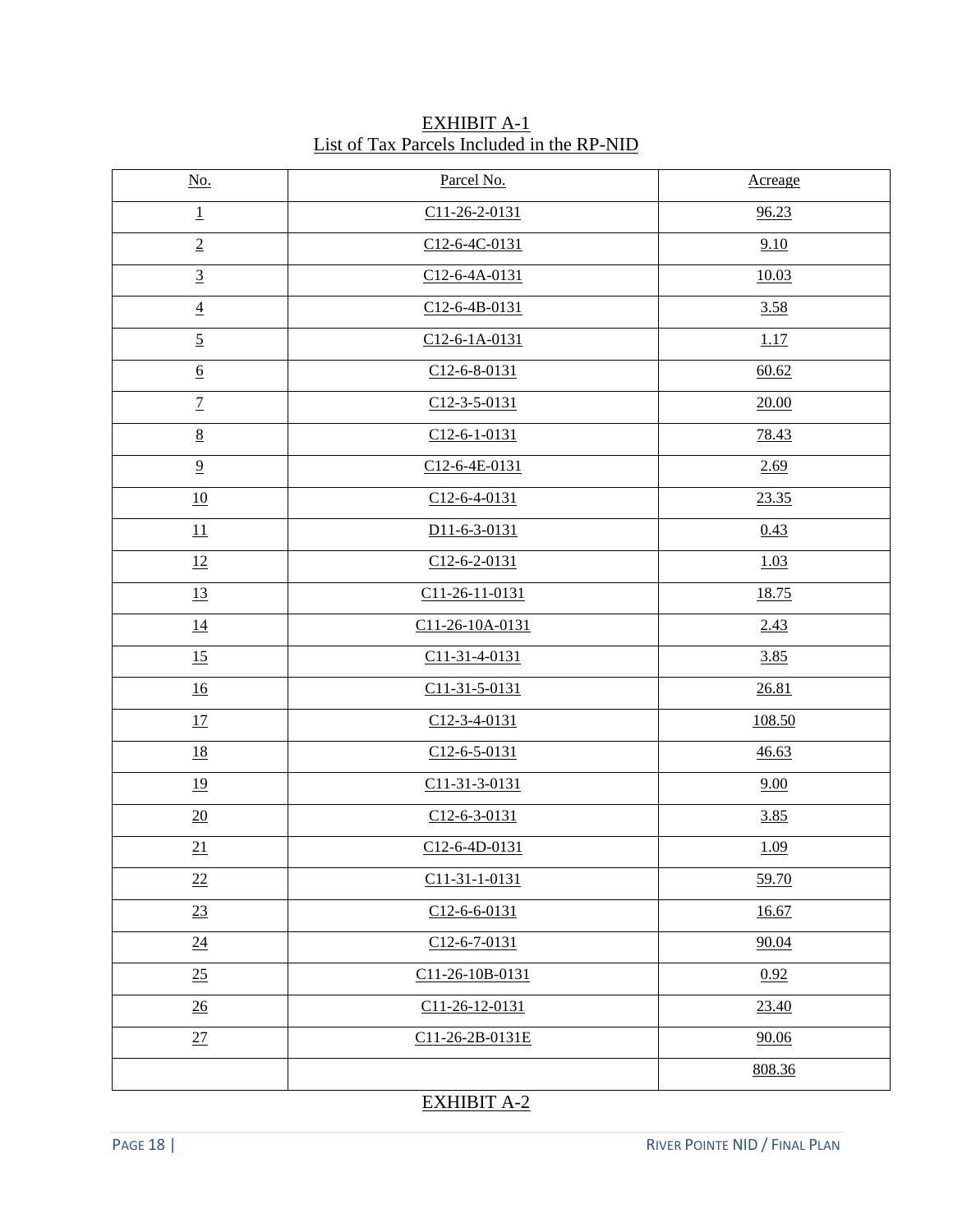#### Boundaries of RP-NID by Street



**The geographic boundaries of the RP-NID are outlined in the map above in orange and fall within the boundaries of the following streets outlined in the map above in red: River Road, Pine Tree Lane, Sunrise Boulevard, Potomac Street and State Route 611 (collectively the "Street Boundaries"). Please note that not all parcels located within the Street Boundaries are within the RP-NID. The excluded parcels that are within the Street Boundaries but not within the boundaries of the RP-NID are highlighted in the map above in light blue.**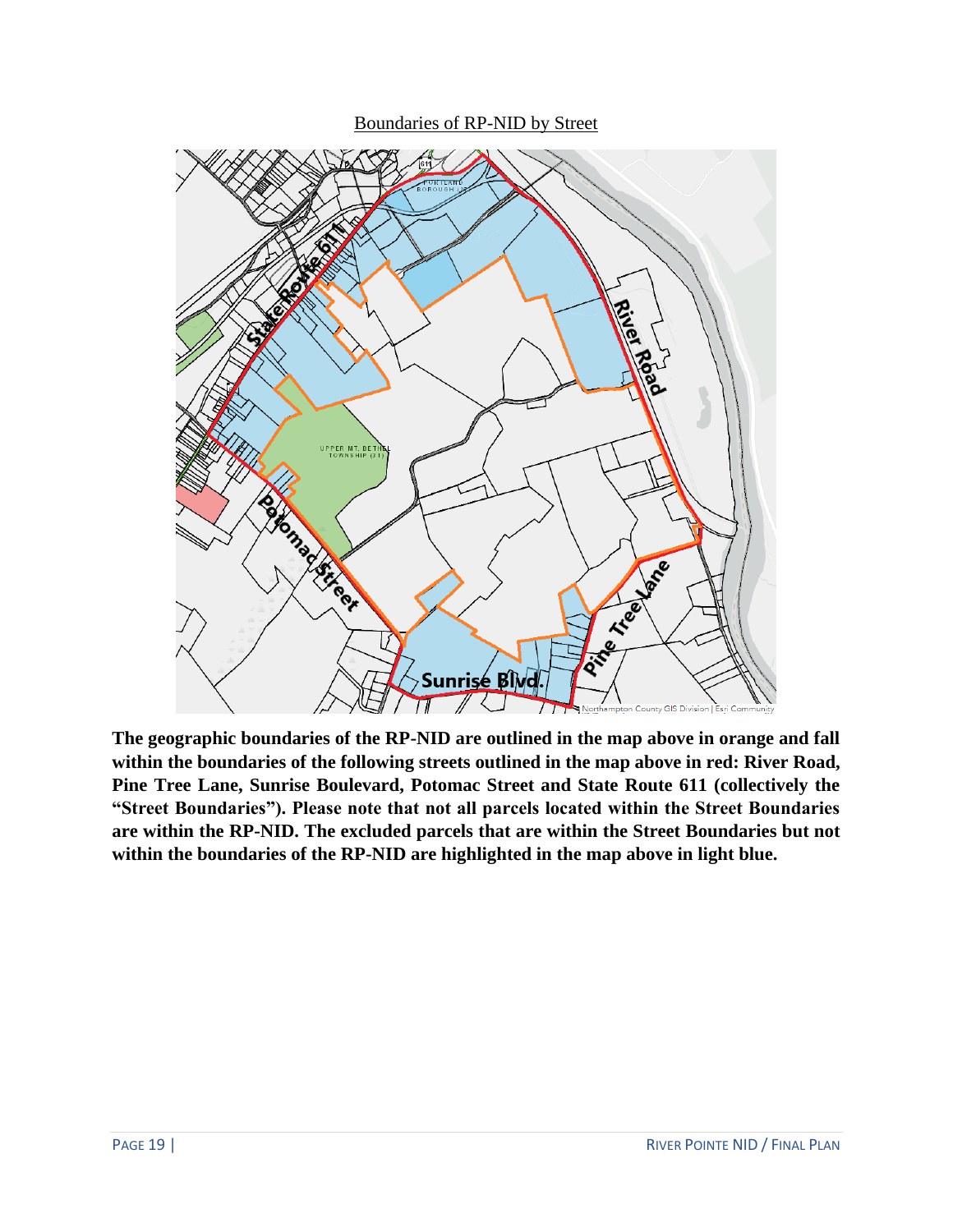# EXHIBIT B-1Proposed RP-NID Budget

|                          | <b>RP - NID Budget</b>   |                                                                       |            |                      |                                                                                        |                          |                                        |                          |                        |                                            |                          |                               |                            |                |        |        |                        |
|--------------------------|--------------------------|-----------------------------------------------------------------------|------------|----------------------|----------------------------------------------------------------------------------------|--------------------------|----------------------------------------|--------------------------|------------------------|--------------------------------------------|--------------------------|-------------------------------|----------------------------|----------------|--------|--------|------------------------|
|                          |                          | <b>Percent of Project Complete</b>                                    | o%         | 7.0%                 | 31.0%                                                                                  | 59.0%                    | 76.1%                                  | 94.4%                    | 100.0%                 | 100.0%                                     | 100.0                    | 100.0%                        | 100.0%                     | 100.0          | 100.0% | 100.0% |                        |
|                          |                          | <b>Budget Year</b>                                                    | 2021       | 2022                 | 2023                                                                                   | 2024                     | 2025                                   | 2026                     | 2027                   | 2028                                       | 2029                     | 2030                          | 2031                       | 2032           |        |        |                        |
| <b>Capital Budget</b>    |                          |                                                                       |            |                      |                                                                                        |                          |                                        |                          |                        |                                            |                          |                               |                            |                |        |        |                        |
|                          | INCOME                   |                                                                       |            |                      |                                                                                        |                          |                                        |                          |                        |                                            |                          |                               |                            |                |        |        |                        |
|                          |                          | Permit Fee (\$0.75 psr)                                               | $\sim$     | \$3, 871, 725.00     | 1,785,825.00                                                                           | 768,750.00               | 825,000.00                             | 251,250.00               |                        |                                            |                          |                               |                            |                |        |        |                        |
|                          | <b>EXPENSE</b>           |                                                                       |            |                      |                                                                                        |                          |                                        |                          |                        |                                            |                          |                               |                            |                |        |        |                        |
|                          |                          | <b>Capital Expenses</b>                                               |            |                      |                                                                                        |                          |                                        |                          |                        |                                            |                          |                               |                            |                |        |        |                        |
|                          |                          |                                                                       |            | ÷                    | 150,000.00                                                                             | 250,000.00               | 50,000.00                              | 50,000.00                |                        |                                            |                          |                               |                            |                |        |        | 500,000.00<br>٠        |
|                          |                          | Police/ Security Service                                              |            |                      |                                                                                        |                          | ×                                      |                          |                        |                                            |                          |                               |                            |                |        |        | Ś                      |
|                          |                          | Fire Life Suffey                                                      |            |                      | \$ 300,000.00 \$ 1,200,000.00                                                          | 350,000.00<br>250,000.00 | 350,000.00<br>$\epsilon$               | 300,000.00<br>100,000.00 |                        |                                            |                          |                               |                            |                |        |        | 2,500,000.00           |
|                          |                          | <b>Ambulance Service:</b>                                             |            | <b>A</b>             | 300,000.00                                                                             |                          | 100,000.00                             |                          |                        |                                            |                          |                               |                            |                |        |        | s<br>750,000.00        |
|                          |                          | <b>Road Maintenance Equipment</b>                                     |            | <b>S</b>             | 300,000.00                                                                             | 250,000.00               | 100,000.00<br><b>S</b>                 | 100,000.00               |                        |                                            |                          |                               |                            |                |        |        | 750,000.00<br>s        |
|                          |                          |                                                                       |            |                      |                                                                                        |                          |                                        |                          |                        |                                            |                          |                               |                            |                |        |        |                        |
| <b>Capital Cash Flow</b> |                          |                                                                       |            |                      |                                                                                        |                          |                                        |                          |                        |                                            |                          |                               |                            |                |        |        |                        |
|                          | <b>Beginning of Year</b> |                                                                       |            |                      | \$ 871,725.00 \$ 2,357,550.00                                                          | \$1,176,300.00           | $\sim$<br>901,300.00                   | 552,550.00               |                        |                                            |                          |                               |                            |                |        |        |                        |
|                          | <b>End of Year</b>       |                                                                       | $\sim$     | \$ 571,725.00 \$     | 407,550.00 \$                                                                          | 76,300.00 S              | 301,300.00                             | 2,550.00                 |                        |                                            |                          |                               |                            |                |        |        |                        |
|                          |                          |                                                                       |            |                      |                                                                                        |                          |                                        |                          |                        |                                            |                          |                               |                            |                |        |        |                        |
|                          |                          |                                                                       |            |                      |                                                                                        |                          |                                        |                          |                        |                                            |                          |                               |                            |                |        |        |                        |
| <b>Annual Budget</b>     |                          |                                                                       |            |                      |                                                                                        |                          |                                        |                          |                        |                                            |                          |                               |                            |                |        |        |                        |
|                          | <b>INCOME</b>            |                                                                       |            |                      |                                                                                        |                          |                                        |                          |                        |                                            |                          |                               |                            |                |        |        |                        |
|                          |                          | Annual Fee Income (\$0.13 psf)                                        |            |                      | 63,000.00                                                                              | 279,345.00               | 531,510.00                             | 685,260.00               | 850,260.00             | 900,310.00                                 | 900,310.00               | 900,510.00                    | 900,510.00                 | 900,510.00     |        |        |                        |
|                          |                          |                                                                       |            |                      |                                                                                        |                          |                                        |                          |                        |                                            |                          |                               |                            |                |        |        |                        |
|                          | <b>EXPENSE</b>           |                                                                       |            |                      |                                                                                        |                          |                                        |                          |                        |                                            |                          |                               |                            |                |        |        |                        |
|                          |                          |                                                                       |            |                      |                                                                                        |                          |                                        |                          |                        |                                            |                          |                               |                            |                |        |        |                        |
|                          |                          | Funds to Operate NID                                                  |            | ×,                   |                                                                                        |                          |                                        |                          |                        |                                            |                          |                               |                            |                |        |        | ×,                     |
|                          |                          | <b>Office Supplies</b>                                                |            | 750.00               | 750.00                                                                                 | 750.00                   | 750.00                                 | 780.00                   | 780.00                 | 780.00                                     | 800.00                   | 800.00                        | 800.00                     | 820.00         |        |        | 8,560.00               |
|                          |                          | <b>Accounting and Audit services</b>                                  |            | 3.000.00<br><b>A</b> | 4,000.00                                                                               | 4.000.00                 | 4.100.00                               | 4.100.00                 | 4,200.00               | 4,200.00                                   | 4,300.00                 | 4,300.00                      | 4,400.00                   | 4,400.00       |        |        | 45,000.00<br><b>A</b>  |
|                          |                          | <b>Bank Service Charges</b>                                           |            | $\epsilon$<br>200.00 | 200.00                                                                                 | 200.00                   | 210.00                                 | 210.00                   | 215.00                 | 215.00                                     | 220.00                   | 220.00                        | 225.00                     | 225.00         |        |        | 2,340.00<br>١s         |
|                          |                          | <b>Fee Collection</b>                                                 |            | s.<br>500.00         | 750.00                                                                                 | 1,500.00                 | 2,000.00                               | 2,000.00                 | 2,100.00               | 2,100.00                                   | 2,200.00                 | 2,200.00                      | 2,200.00                   | 2,300.00       |        |        | ß<br>19,850.00         |
|                          |                          | Liability Insurance                                                   |            | s.<br>10,000.00      | 12,500.00                                                                              | 15,000.00                | 20,000.00                              | 20,500.00                | 21,000.00              | 21,500.00                                  | 22,000.00                | 22,500.00                     | 23,000.00                  | 23,500.00      |        |        | l e<br>211,500.00      |
|                          |                          | <b>Professional Services</b>                                          |            | 2,000.00             | 2.500.00                                                                               | 3.000.00                 | 5,000.00                               | 5.100.00                 | 5.200.00               | 5.300.00                                   | 5,400.00                 | 5.500.00                      | 5.600.00                   | 5.700.00       |        |        | 50,300.00<br>l.        |
|                          |                          | Legal                                                                 |            | 5,000.00<br>÷        | 5,000.00                                                                               | 5,100.00                 | 5,200.00                               | 5,300.00                 | 5,400.00               | 5,500.00                                   | 5,600.00                 | 5,700.00                      | 5,800.00                   | 5,900.00       |        |        | 59,500.00<br>ß         |
|                          |                          |                                                                       |            |                      |                                                                                        |                          |                                        |                          |                        |                                            |                          |                               |                            |                |        |        |                        |
|                          |                          | Funds to township for services                                        |            |                      |                                                                                        |                          |                                        |                          |                        |                                            |                          |                               |                            |                |        |        | ı.                     |
|                          |                          | Police/ Security Service                                              |            |                      |                                                                                        | 40,000.00                | 70,000.00                              | 110,000.00               | 110,000.00             | 110,000.00<br>s                            | \$110,000.00             | 110,000.00                    | 110,000.00                 | 110,000.00     |        |        | 880,000.00<br>ß        |
|                          |                          | <b>Fire Life Saftey</b>                                               |            |                      | 10,000.00                                                                              | 65,000.00                | ۱s<br>100,000.00                       | 125,000.00               | <b>s</b><br>150,000.00 | ۱s<br>150,000.00                           | s<br>150,000.00          | 150,000.00 \$                 | 150,000.00                 | 150,000.00     |        |        | ١s<br>1,200,000.00     |
|                          |                          | <b>Ambulance Services</b>                                             |            |                      |                                                                                        | 20,000.00                | 100,000.00<br>⊺€                       | 125,000.00               | 150,000.00 \$          | 150,000.00                                 | 150,000.00               | 150,000.00 \$                 | 150,000.00                 | 150,000.00     |        |        | Ιs<br>1,143,000.00     |
|                          |                          |                                                                       |            |                      |                                                                                        |                          |                                        |                          |                        |                                            |                          |                               |                            |                |        |        | ĸ                      |
|                          |                          | <b>EMS - Emergancy Mgmnt</b>                                          |            |                      | 6,000.00                                                                               | 45,000.00                | 75,000.00                              | 95,000.00                | 100,000.00             | 100,000.00                                 | 100,000.00               | 100,000.00                    | 100,000.00                 | 100,000.00     |        |        | 821,000.00             |
|                          |                          | <b>Street Lighting Electric</b>                                       |            |                      |                                                                                        | 1,000.00                 | 3,500.00                               | 4,500.00                 | 5,000.00               | 5,000.00                                   | 5,000.00                 | 5,000.00                      | 5,000.00                   | 5,000.00       |        |        | ١s<br>39,000.00        |
|                          |                          | <b>Street Cleaning</b>                                                |            |                      | in 1919.                                                                               | 3.000.00                 | 8,000.00                               | 13,000.00                | 13,000.00              | 15,000.00                                  | 15,000.00                | 15,000.00                     | 15,000.00                  | 13,000.00      |        |        | ١s<br>116,000.00       |
|                          |                          | <b>Road Maintenance</b>                                               |            |                      | 4,000.00                                                                               | 18,000.00                | 25,000.00                              | 35,000.00                | 35,000.00              | 35,000.00                                  | 35,000.00                | 33,000.00                     | 35,000.00                  | 35,000.00      |        |        | l s<br>292,000.00      |
|                          |                          | Snow and Ice removal                                                  |            |                      | 5,000.00                                                                               | 25,000.00                | 30,000.00                              | 45,000.00                | 45,000.00              | 45,000.00                                  | 45,000.00                | 45,000.00                     | 45,000.00                  | 45,000.00      |        |        | 375,000.00<br>×        |
|                          |                          | Storm Sewers and Drains                                               |            |                      | $\sim$                                                                                 | 2,000.00                 | 5,000.00                               | 5,000.00                 | 7,500.00               | 7,500.00                                   | 7,500.00                 | 7,500.00                      | 7,500.00                   | 7,500.00       |        |        | 57,000.00<br>s         |
|                          |                          | <b>Recreational Trail Maintenance</b>                                 |            |                      | $\sim$                                                                                 | 5,000.00                 | 15,000.00                              | 15,000.00                | 20,000.00              | 20,000.00                                  | 20,000.00                | 20,000.00                     | 20,000.00                  | 20,000.00      |        |        | 155,000.00<br>١s       |
|                          |                          | Philanthropy/ Community PR/ Donations                                 |            |                      |                                                                                        | 10,000.00                | 25,000.00                              | 25,000.00                | 30,000.00              | 30,000.00                                  | 30,000.00                | 30,000.00                     | 30,000.00                  | 30.000.00      |        |        | <b>A</b><br>240,000.00 |
|                          |                          |                                                                       |            |                      |                                                                                        |                          |                                        |                          |                        |                                            |                          |                               |                            |                |        |        |                        |
|                          |                          | <b>Capital Reserve</b>                                                |            | 5 [21, 430.00]       | 12,300.00                                                                              | 15,795.00                | 37,750.00                              | 47,770.00                | 143,865.00             | 193,415.00                                 | 192,490.00               | 191,790.00                    | 190,985.00<br>s            | 190,165.00     |        |        | 1,194,875.00<br>¢      |
|                          |                          |                                                                       |            |                      |                                                                                        |                          |                                        |                          |                        |                                            |                          |                               |                            |                |        |        |                        |
|                          |                          | <b>Township Park Expenses</b>                                         |            |                      |                                                                                        |                          |                                        |                          |                        |                                            |                          |                               |                            |                |        |        |                        |
|                          |                          | <b>Culture &amp; Rec</b>                                              |            |                      | 2,300.00                                                                               | 3,500.00                 | 5,000.00                               | 7,500.00                 | 20,000.00              | 20,000.00                                  | 20,000.00                | 20,000.00                     | 20,000.00                  | 20,000.00      |        |        | 138,300.00<br>s        |
|                          |                          | <b>Park Maintenance</b>                                               |            |                      | 10,000.00                                                                              | 12,000.00                | 30,000.00                              | 40,000.00                | 80,000.00              | 80,000.00                                  | 80,000.00                | 80,000.00                     | 80,000.00                  | 80,000.00      |        |        | 572,000.00<br>÷        |
|                          |                          |                                                                       |            |                      |                                                                                        |                          |                                        |                          |                        |                                            |                          |                               |                            |                |        |        |                        |
|                          |                          | Capital Reserve (after township Park included                         |            | 5[21,450.00]         |                                                                                        | 295.00                   | 2,750.00                               | 270.00                   | 43,865.00              | 93,415.00                                  | 92,490.00                | 91,790.00                     | 90,985.00                  | 90,165.00      |        |        | 484,575.00             |
|                          |                          |                                                                       |            |                      |                                                                                        |                          |                                        |                          |                        |                                            |                          |                               |                            |                |        |        |                        |
| <b>Annual Cash Flow</b>  |                          |                                                                       |            |                      |                                                                                        |                          |                                        |                          |                        |                                            |                          |                               |                            |                |        |        |                        |
|                          |                          |                                                                       |            |                      | 41.550.00                                                                              |                          |                                        |                          |                        |                                            |                          |                               |                            |                |        |        |                        |
|                          | <b>Beginning of Year</b> |                                                                       | $\sim$     |                      |                                                                                        | 270,195.00               | 538,155.00<br>Т¢.                      | 729,655.00               | ı.                     | 942,425.00 \$ 1,136,540.00 \$ 1,329,955.00 |                          | \$1,522,445.00 \$1,714,235.00 |                            | \$1,905,220.00 |        |        |                        |
|                          | <b>End of Year</b>       |                                                                       | $\epsilon$ | $-$ 5 (21,430.00)    | [9,150.00]                                                                             | 6,645.00                 | l s<br>44,395.00                       | 92,165.00 \$             | 236,030.00 \$          |                                            | 429,443.00 \$ 621,935.00 | s                             | 813,725.00 \$ 1,004,710.00 | \$1,194,875.00 |        |        |                        |
|                          |                          |                                                                       |            |                      |                                                                                        |                          |                                        |                          |                        |                                            |                          |                               |                            |                |        |        |                        |
|                          |                          | Municipal Improvements Budget                                         |            |                      |                                                                                        |                          |                                        |                          |                        |                                            |                          |                               |                            |                |        |        |                        |
|                          | <b>INCOME</b>            |                                                                       |            |                      |                                                                                        |                          |                                        |                          |                        |                                            |                          |                               |                            |                |        |        |                        |
|                          |                          | Developer Fee (\$.50 psf at approvals) \$ 210,000.00 \$ 721,150.00 \$ |            |                      | 840,550.00 \$                                                                          |                          | 512,500.00 \$ 550,000.00 \$ 167,500.00 |                          |                        |                                            |                          |                               |                            |                |        |        | 3,001,700.00           |
|                          |                          |                                                                       |            |                      |                                                                                        |                          |                                        |                          |                        |                                            |                          |                               |                            |                |        |        |                        |
|                          | <b>EXPENSE</b>           |                                                                       |            |                      |                                                                                        |                          |                                        |                          |                        |                                            |                          |                               |                            |                |        |        |                        |
|                          |                          | <b>Township Municipal Building</b>                                    |            |                      |                                                                                        |                          | \$2,000,000.00                         |                          |                        |                                            |                          |                               |                            |                |        |        | 2,000,000.00           |
|                          |                          | <b>Environmental Center</b>                                           |            |                      |                                                                                        |                          |                                        |                          | \$1,000,000.00         |                                            |                          |                               |                            |                |        |        | s<br>1,000,000.00      |
|                          |                          |                                                                       |            |                      |                                                                                        |                          |                                        |                          |                        |                                            |                          |                               |                            |                |        |        |                        |
|                          |                          | <b>Municipal Improvements Cash Flow</b>                               |            |                      |                                                                                        |                          |                                        |                          |                        |                                            |                          |                               |                            |                |        |        |                        |
|                          | <b>Beginning of Year</b> |                                                                       |            |                      | 0 \$210,000.00 \$931,150.00 \$1,771,700.00 \$2,284,200.00 \$834,200.00 \$1,001,700.00  |                          |                                        |                          |                        | 1,700.00<br>١s                             | 1,700.00                 | 1,700.00                      | 1,700.00                   | 1,700.00       |        |        |                        |
|                          | <b>End of Year</b>       |                                                                       |            |                      | \$210,000.00 \$931,130.00 \$1,771,700.00 \$2,284,200.00 \$834,200.00 \$1,001,700.00 \$ |                          |                                        |                          | 1,700.00 \$            | 1,700.00 \$                                | 1,700.00                 | 1,700.00 \$                   | 1,700.00                   | 1,700.00       |        |        |                        |
|                          |                          |                                                                       |            |                      |                                                                                        |                          |                                        |                          |                        |                                            |                          |                               |                            |                |        |        |                        |